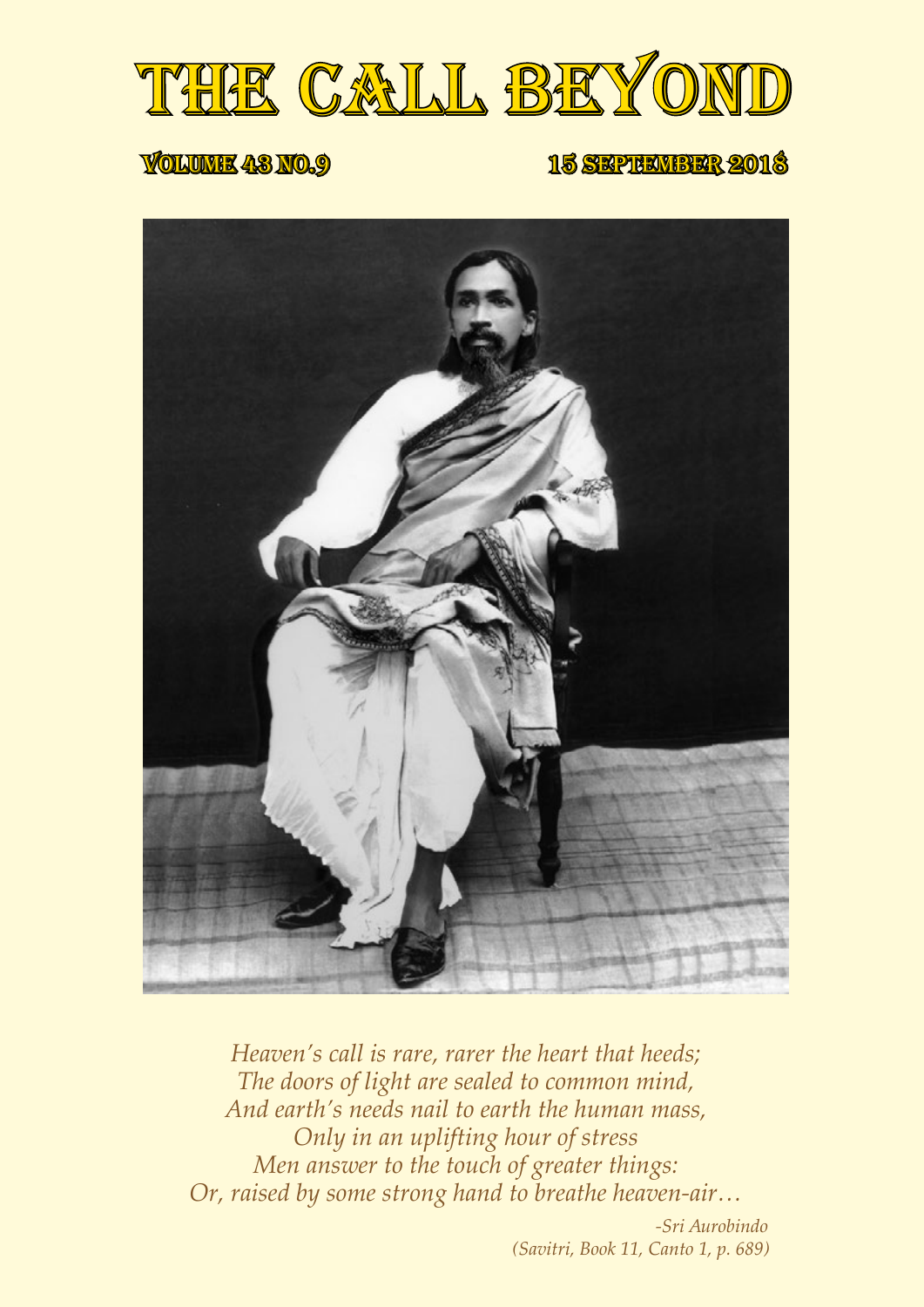

An Online publication of SRI AUROBINDO ASRHAM - DELHI BRANCH [www.sriaurobindoashram.net](http://www.sriaurobindoashram.net)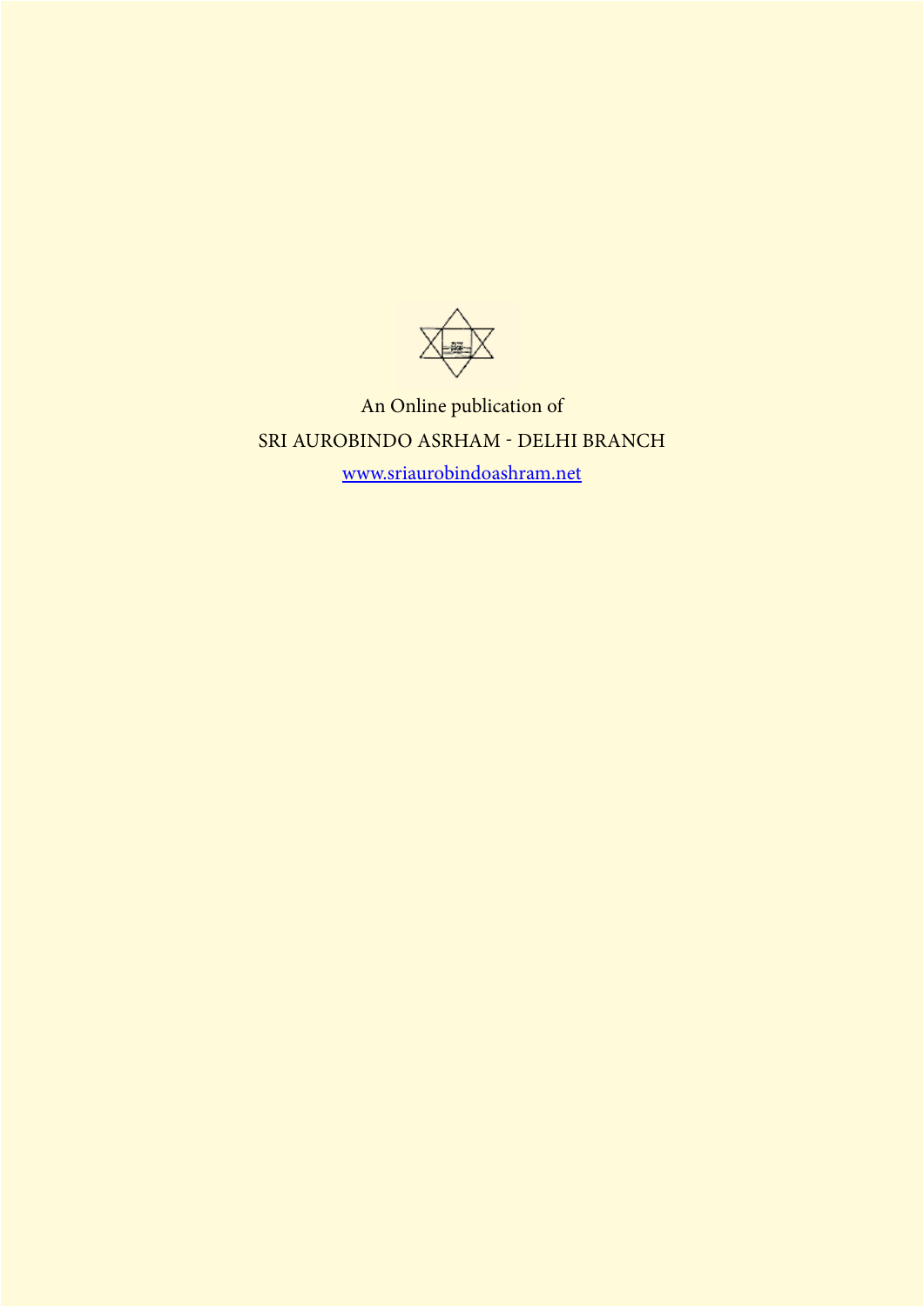# Contents

| editorial                                          |  |
|----------------------------------------------------|--|
| What is <i>Prana?</i> .                            |  |
| article                                            |  |
| Desires: Companions for Life                       |  |
| words of the Mother<br><b>One Needs Education.</b> |  |
| hundred years ago                                  |  |
| The Synthesis of Yoga.                             |  |
| twenty five years ago                              |  |
| <b>Time For Everything.</b><br>19                  |  |
| Dog Behind .<br>19                                 |  |
| poetry<br>My Dying Conscience.                     |  |
| ins piration                                       |  |
| · Spirituality in Action.                          |  |
| may i help you<br><b>am I Really Stupid?</b><br>25 |  |
| appreciations                                      |  |
| Feedback & Encouraging Words28                     |  |
| notice board                                       |  |
| Contact us .                                       |  |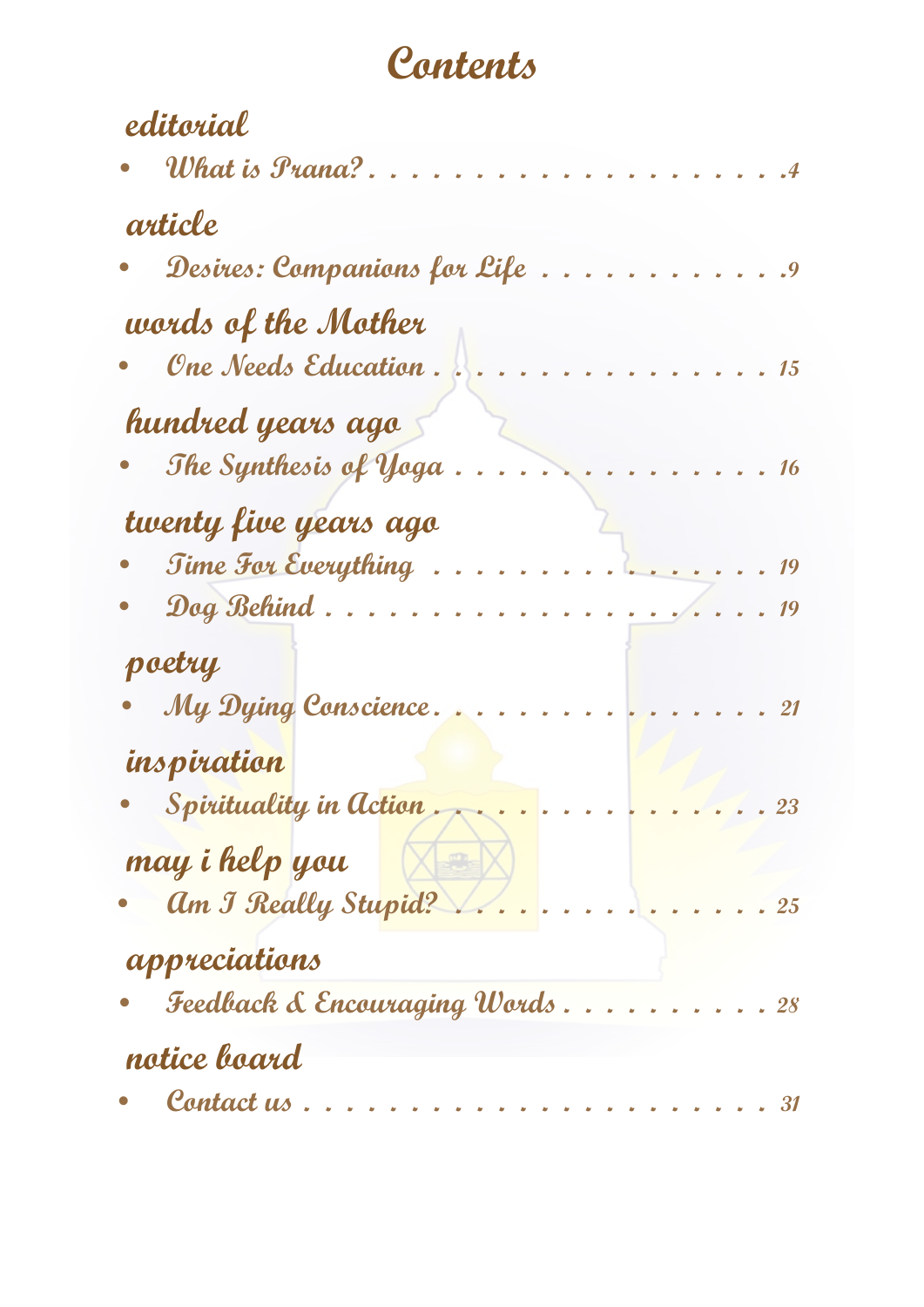

<span id="page-3-0"></span>

As the result of an extreme degree of self-limitation the Supreme Consciousness manifested as matter. Then started the process of evolution, whereby the Consciousness dormant in matter

started revealing itself step by step. The first leap of evolution was the appearance of life. Creatures which had life were made of matter, but in this matter had woken up a spark of the Life Force, or Prana. Prana made 'dead matter' unfold qualities that we identify as life. Matter was no longer a static object; it was now a dynamic machine. Let us see what amazing feats this machine could do because it was now charged with Prana.

Prana initiated in matter self-propelled give and take with the environment in order to kick off a series of amazingly well orchestrated events. Prana enabled a collection of matter engage in a process that involved tapping some energy from the environment, using this energy to run millions of chemical reactions which kept ticking in auto-pilot mode. These reactions ran on their own, and the machine went on harnessing energy from the environment, and it kept throwing into the environment the waste that it generated.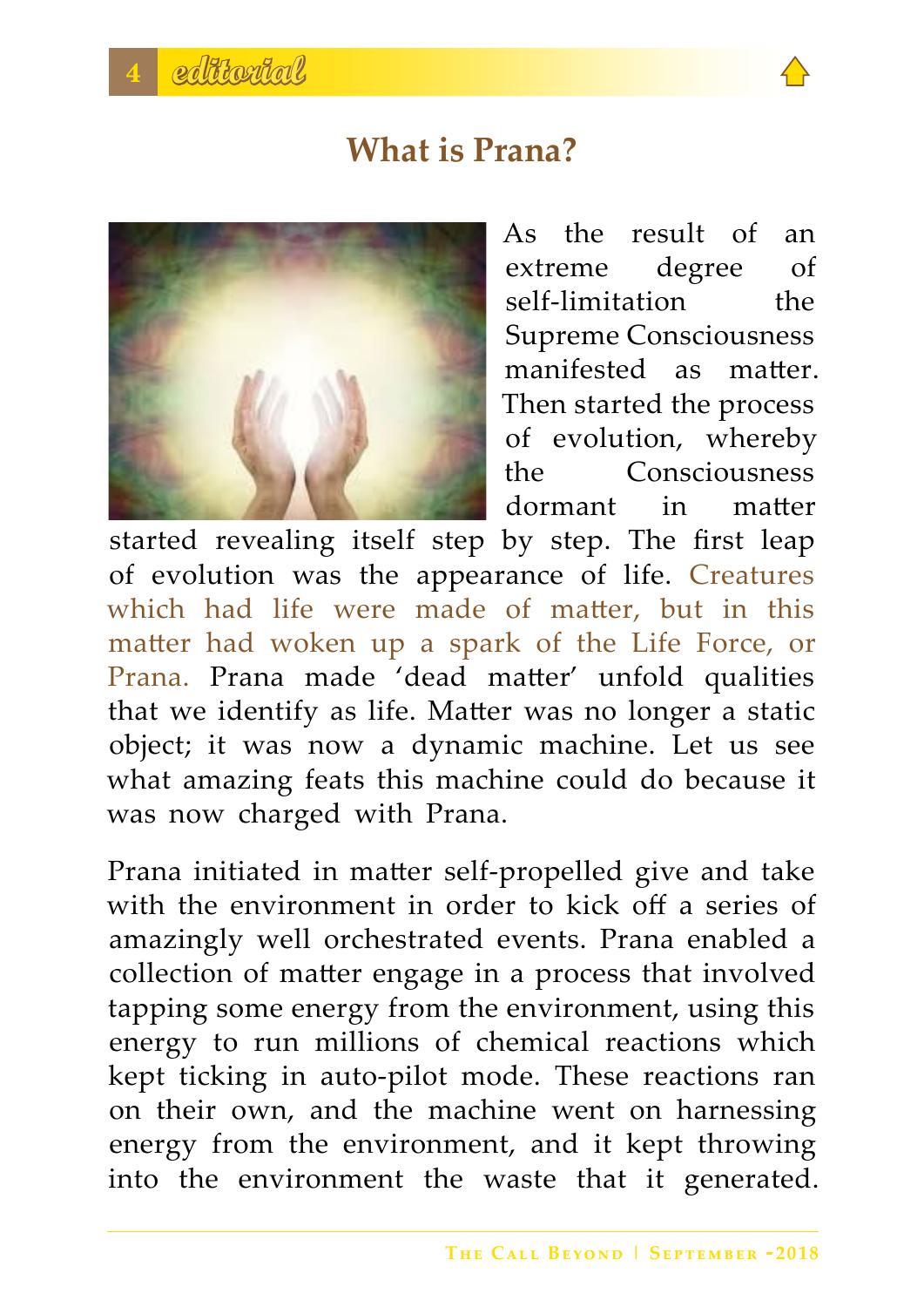

Plants and animals helped recycling of resources by mopping up each other's waste, the ultimate source of energy for both being the Sun.

It is prana that makes just the right juices appear in the gut at the right time to digest our food. It is because of prana that a molecule of adrenaline or insulin in the body behaves far more 'intelligently' than the same molecule in a test tube. Although the Mind evolved after Prana, It is Prana that enables the brain to tap the universal consciousness and serve as a channel for 'our' thoughts. If challenges, external or internal, require a change in the tempo of the processes of life to keep the machine running, the machine has the capacity to respond in just the right way to just the right extent. If in spite of these regulatory mechanisms, it is damaged, it can repair itself back to health.

Prana not only enabled 'dead matter' to uncover the processes of life, it also gave the living lump of matter a strong urge to live. Once charged with prana, this organized collection of matter wanted to live. It is the strong urge to live that makes an amoeba move towards food and away from danger; it is the same urge that makes a plant spread its roots in search of nourishment and turn its shoots towards sunlight; and it is the same urge that makes an animal search for food. In higher animals, the urge was coupled with feelings. Hunger makes the animal miserable; food makes it happy. To escape from misery, and in anticipation of happiness, the animal looks for food, and that ensures its survival.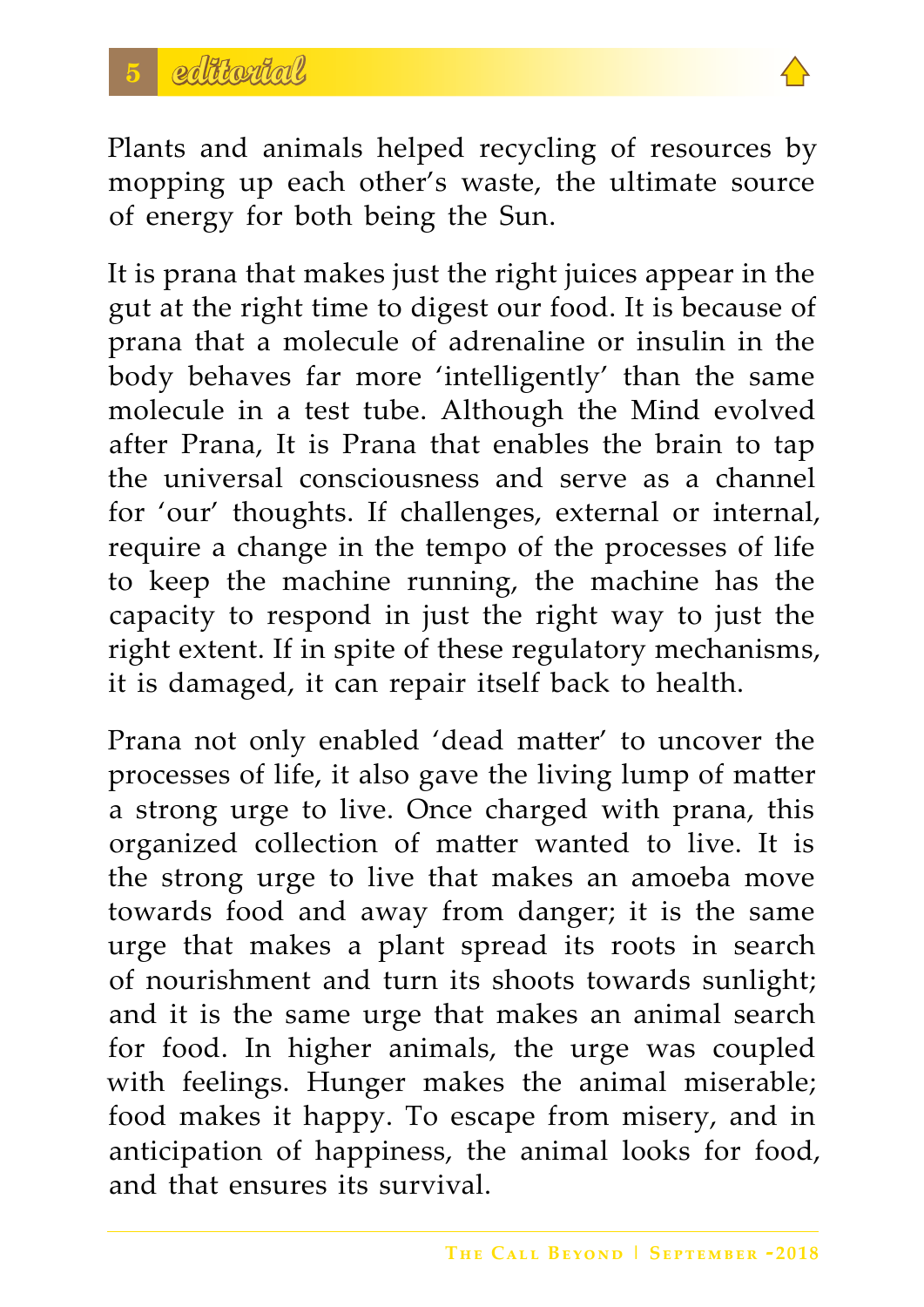

However, there was a limit up to which this extremely well-designed self-propelled, self-regulating, selfhealing, self-motivated machine could keep ticking. Before anything went seriously wrong with it, the machine also made sure that it would leave behind descendents who could continue the show. Hence, although the life of individual machines was limited, their recurrence made the presence of these machines almost eternal. As in case of food, strong feelings were linked also to the process of self-perpetuation to ensure this continuity.

## **Pranayama**

In short, it is prana that transforms a lump of 'clay' into a self-propelled, self-regulating, self-healing, selfmotivated, self-perpetuating machine. Our conscious will, our fumbling and flawed will, of which we are so proud, is not required for any of these marvelous and mysterious attributes of life. Our will-power cannot control the operations of prana. On the other hand, prana is essential for the expression of will-power. In the course of evolution, prana appeared much before will-power, and may endure longer. Prana is the bridge between the body and the mind.

 It is this prana that the yogi seeks to control through his will-power. Obviously, for being able to do so, his will-power needs to align itself with a Higher Power. It is the union of the personal will of the yogi with a Higher Power that enables him to control prana; and it is this union that takes him towards total unification of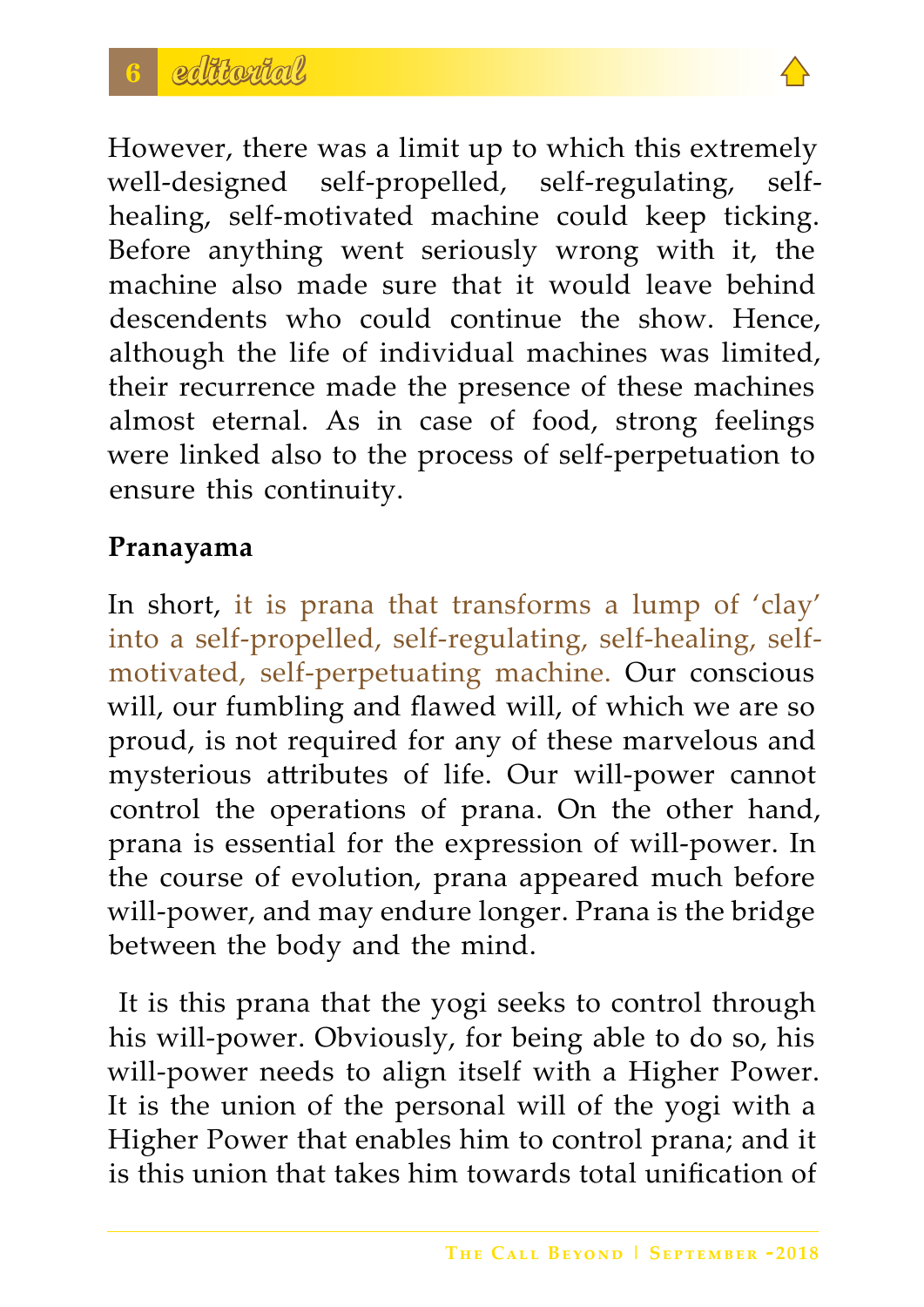all parts of his being with the Higher Power, which in turn is the goal of yoga, as well as the true goal of human life. Conscious control of prana is called pranayama.

## *Breathing: the key to pranayama*

Breathing is a unique process. It is a visible manifestation of prana, unlike its other marvels that work silently and remain essentially hidden from sight. Like other manifestations of prana, breathing also continues on its own, without needing the intervention of will-power. While breathing does not need our will-power, it can be controlled by will-power. We can use will-power to control the rate and pattern of breathing whenever we like. Breathing is the only function of prana that can be controlled by the mind even in an ordinary person. That is why breathing can be used also as the key to develop extraordinary control over other pranic functions. The breathing exercises commonly called pranayamas are only the beginning of a long process. The culmination of the process is conscious control over prana so that pranic functions other than breathing can also be controlled at will.

## *Why control prana?*

Why does a person on the path of yoga want to control prana? If the Divine has kept prana outside the control of will-power, why should we try to interfere with the natural order? Controlling prana is *not the purpose* of yoga. The purpose of yoga is to work towards the union of our surface (the body and the mind) with our deepest Self (the soul, which is our divine essence) so that life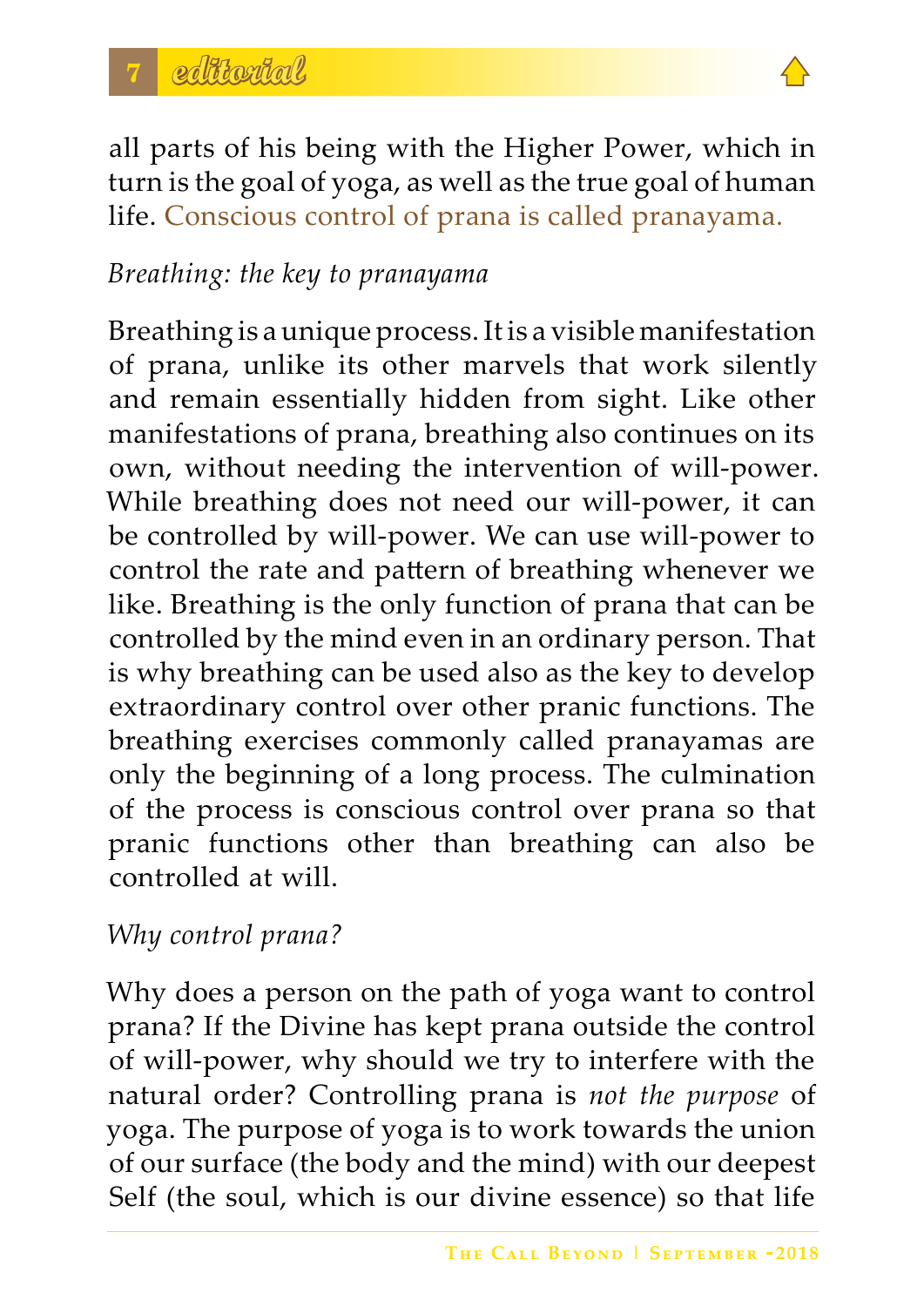

can be organized around our inherent divinity. Control over prana is *a by-product* of this process.

Now let us see what control over prana enables us to do. The ability to control prana enables the person to control the function of his heart and other internal organs which are ordinarily not amenable to such control. The ability of yogis to stop their heart from beating at least for short periods of time is documented in scientific literature (1). Since it is the pranic 'wisdom' that also repairs and heals, *control over prana enables the yogi to direct prana towards an ailing part of the body to facilitate and accelerate healing*. Since it is prana that keeps the body and soul together, the ultimate control of prana is the ability to make prana leave the body so that the soul can be released from the body. That is what is called *ichha mrityu* (dying when one wants to). Thus, control over prana can be used for prolonging life, and also for terminating life. When a yogi uses the capacity to control prana, for which purpose and why, only the yogi knows. That is why, when Sri Aurobindo was asked during his last illness why he was not using his yogic powers to get well, he simply said, "You will not understand".

#### **Reference**

Wenger MA, Bagchi BK, Anand BK. Experiments in India on "voluntary" control of the heart and pulse. Circulation 1961; 24:1319-1325.

Article available on [https://www.ahajournals.org/doi/](https://www.ahajournals.org/doi/abs/10.1161/circ.24.6.1319) [abs/10.1161/circ.24.6.1319](https://www.ahajournals.org/doi/abs/10.1161/circ.24.6.1319)

[Image Source: shutterstock.com – 551751034](https://www.ahajournals.org/doi/abs/10.1161/circ.24.6.1319)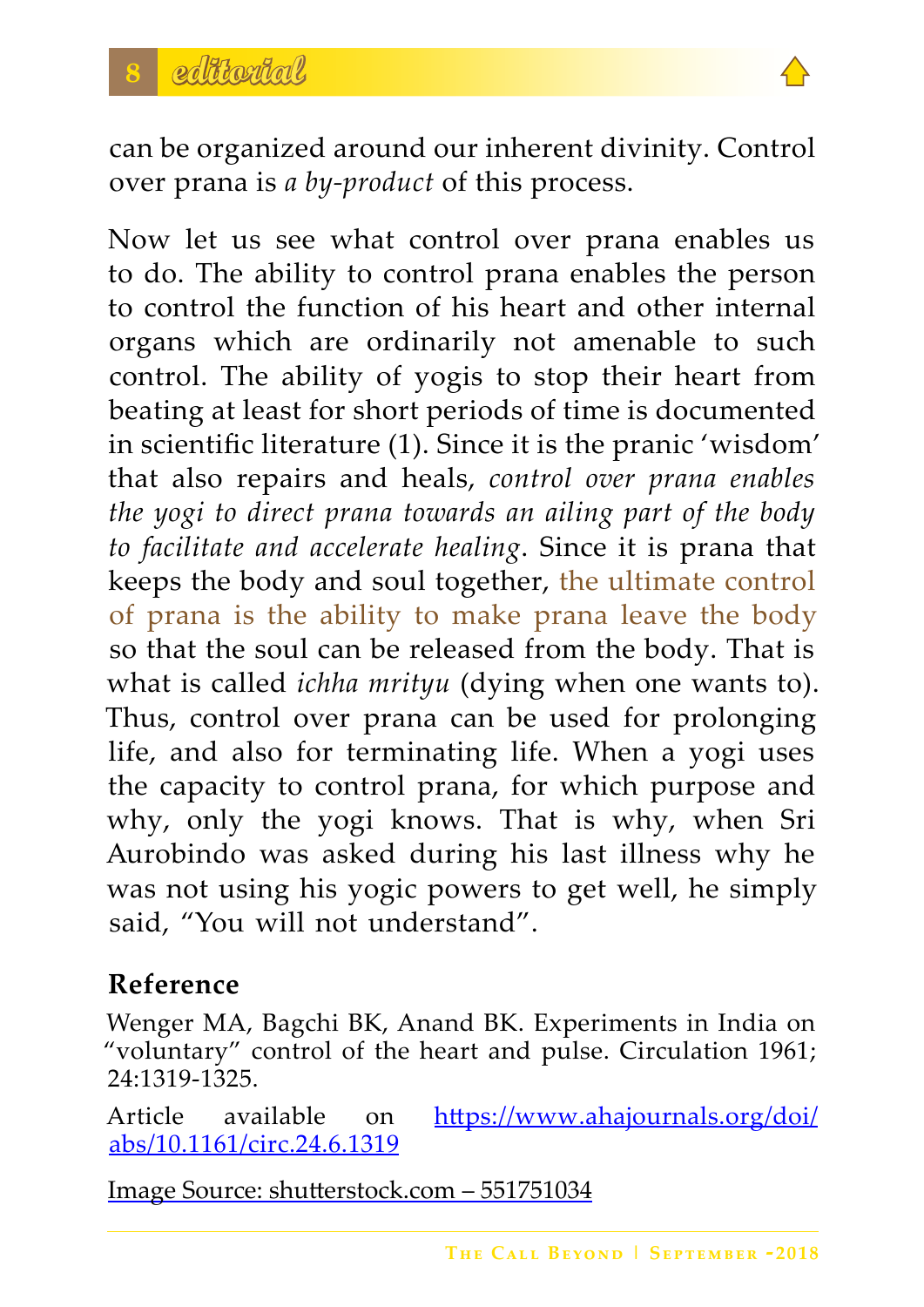

# <span id="page-8-0"></span>**Desires: Companions for Life**

Vivek Rathore

*There is a kind of inner communion with the psychic being which takes place when one willingly gives up a desire, and because of this one feels a much greater joy than if he had satisfied his desire.*

*The Mother ('The Great Adventure', p. 18)*

Desire derives from the Latin *desiderare*, 'to long or wish for', which itself derives from *de sidere*, 'from the stars', suggesting that the original sense of the word is 'to await what the stars will bring'. According to Rig Veda, the universe began, not with light, but with desire, 'the primal seed and germ of Spirit'.

Desires are a constant companion, one set of desires only getting replaced by another. Without this continuous stream of desires, there would no longer be any reason to do anything: life would grind to a halt, as it does for people who lose the ability to desire. An acute crisis of desire leads to boredom, and a chronic crisis to depression. It is desire that moves us, and, in moving us, gives our life direction and meaning—perhaps not always the best meaning, but at least some meaning.

#### **The paradox of desire**

We were born from desire, and cannot remember a time when we were without it. So habituated are we to desiring that we are not conscious of our desires. For example, we are not conscious of our unending desire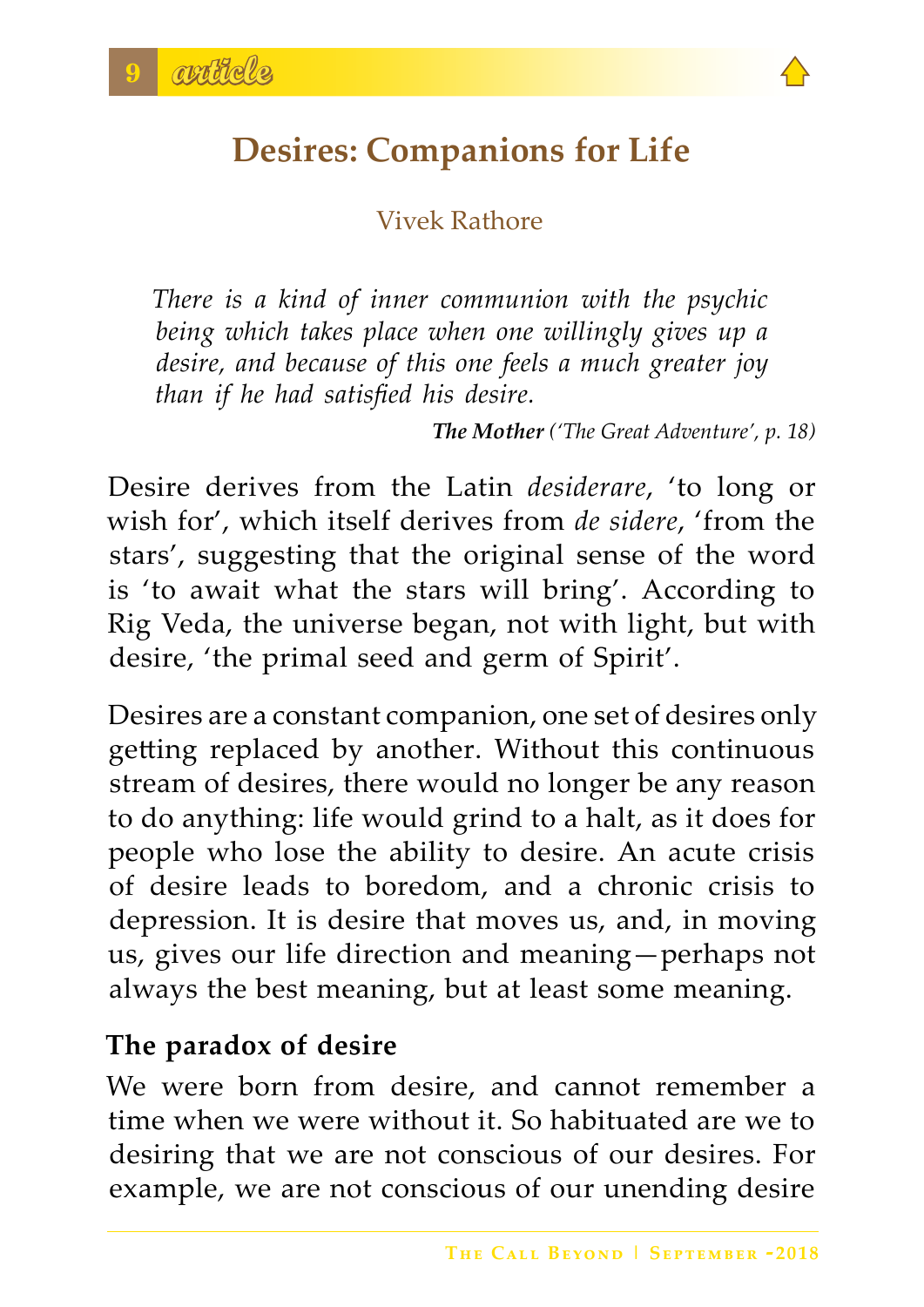

for air or food. Desires register in our conscious mind only if they are intense, or if they come into conflict with other desires.

Try for just a moment to stem your stream of desires. Even the desire to stop desiring is a desire. To get around this paradox, many spiritual masters speak of the cessation of desire, not as the culmination of an intentional process, but as the by-product of enlightenment.

## **The problem of desire**

If desire is life, why should we desire to control desire? For the simple reason that we desire to control life, or, at least, our own life. Vedanta may club desire with the life force (prana, or the vital), but it also calls it the 'great symbol of sin' and 'destroyer of knowledge and self-realization'. Similarly, the second of the Four Noble Truths of Buddhism states that the cause of all suffering is 'lust' in the broad sense of 'coveting' or 'craving'. The Old Testament opens with the cautionary tale of Adam and Eve: had these earliest of our ancestors not desired to eat from the forbidden tree, they would not have been banished from the Garden of Eden into our world of woe. In Christianity, four of the seven deadly sins (envy, gluttony, greed, and lust) directly involve desire, and the remaining three (pride, sloth, and wrath) involve it indirectly. Rituals such as prayer, fasting, and confession all aim, at least in part, at curbing desire, as does humility and self-abasement, conformity, communal living, and the promise of life-after-death.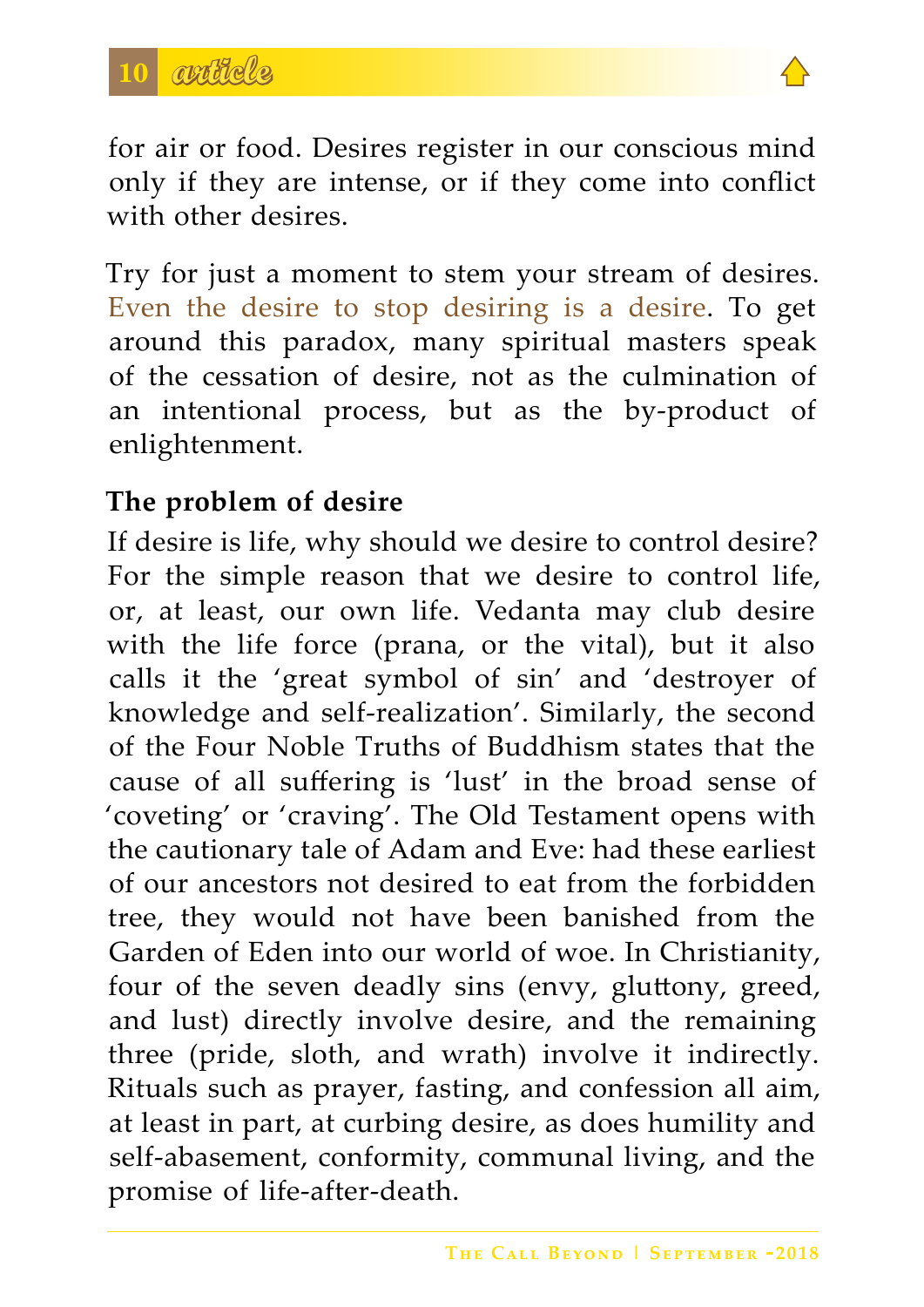



All suffering can be framed in terms of desire. Unmet desire is in itself painful, but so are fear and anxiety, which can be understood in terms of desires about the future, and anger and sadness, which can be understood in terms of desires about the past. The mid-life crisis is nothing if not a crisis of desire, when a middle-aged person comes to the realization that his reality does not live up to his youthful, some might say immature, desires.

If desire is hurtful, so are its products. For instance, the accumulation of houses, cars, and other riches robs us of our time and tranquility, both in their acquiring and in their keeping—not to speak of their losing. An excess of desire is, of course, called greed and because greed is insatiable, it prevents us from enjoying all that we already have.

#### **The origins of desire**

Desire is intimately connected to pleasure and pain. Human beings feel pleasure at the things that, in the course of their evolution, have tended to promote their survival and reproduction; they feel pain at the things that have tended to compromise their genes. The pleasurable things, such as sugar, sex, and social status, are wired to be desirable, whereas the painful things are wired to be undesirable.

Moreover, as soon as a desire is fulfilled, people stop taking pleasure in its fulfillment and instead formulate new desires, because, in the course of evolution,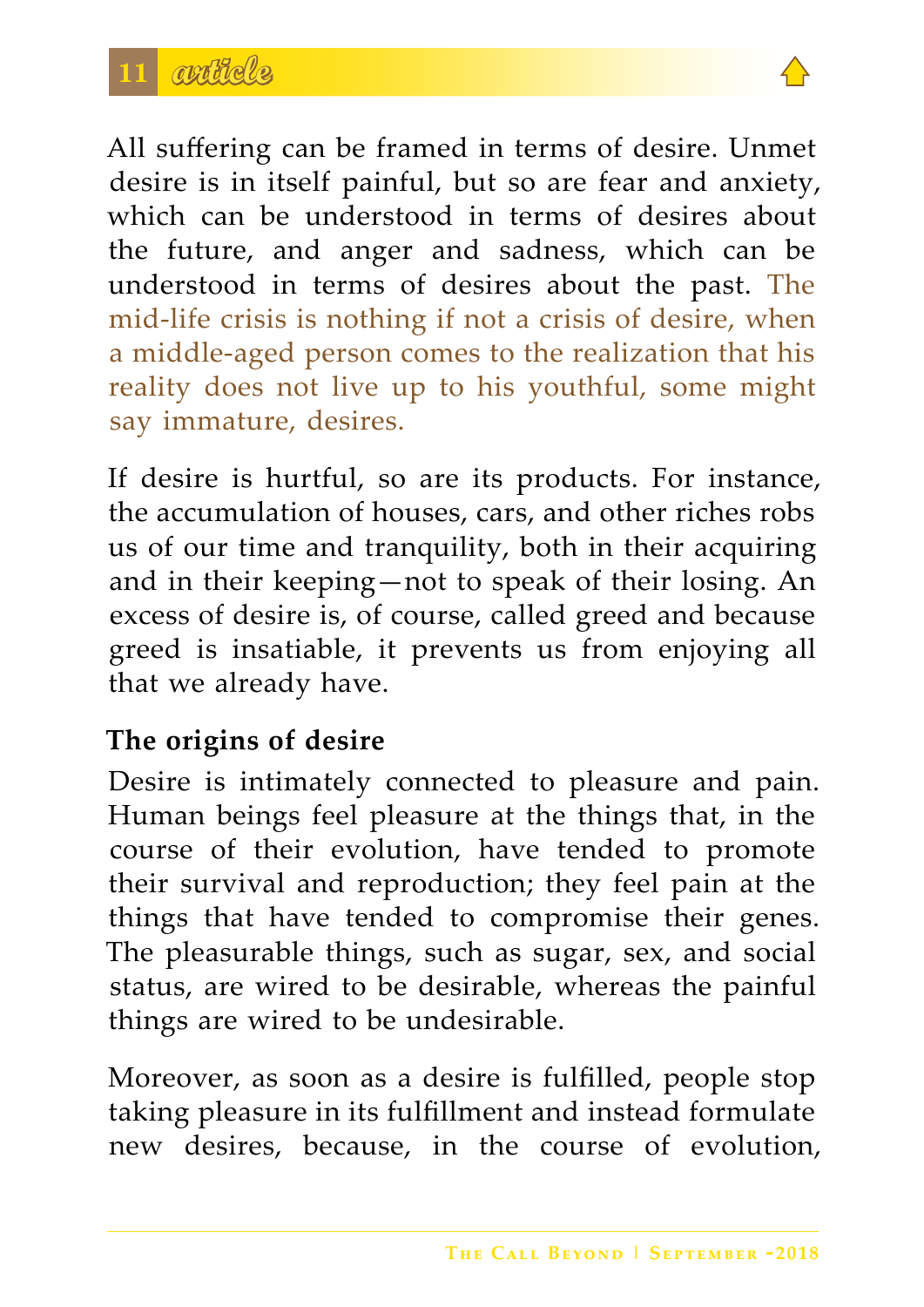



contentedness and complacency did not tend to promote survival and reproduction.

The problem is just that: our desires evolved 'merely' to promote our survival and reproduction. They did not evolve to make us happy or satisfied, to ennoble us, or to give our life any meaning beyond them. Neither are they adapted to modern circumstances. Today, survival is no longer the most pressing issue, and, with more than seven billion people thronging our polluted planet, reproduction can seem almost irresponsible. Yet here we still are, chained to our desires like a slave to his master.

Our intellect, in which we place so much faith, evolved to assist us in our pursuit of the desirable and avoidance of the undesirable. It did not evolve to enable us to resist our desires, still less to transcend them. Although out intellect is subservient to our desires, it is good at fooling us that it is in control.

#### **The genesis of desire**

It is not so much that we form desires, but that desires form in us. Our desires are hardly 'ours'. We merely work them out, if at all, once they are already fully formed. To work out my friend's desires, I observe my friend and infer her desires from her behaviour. And so it is also with myself: I infer my desires from my behaviour. If I am an interested party or a shrewd observer, I might well know more about my friend's desires than she does herself. Another reason I might know more about my friend's desires than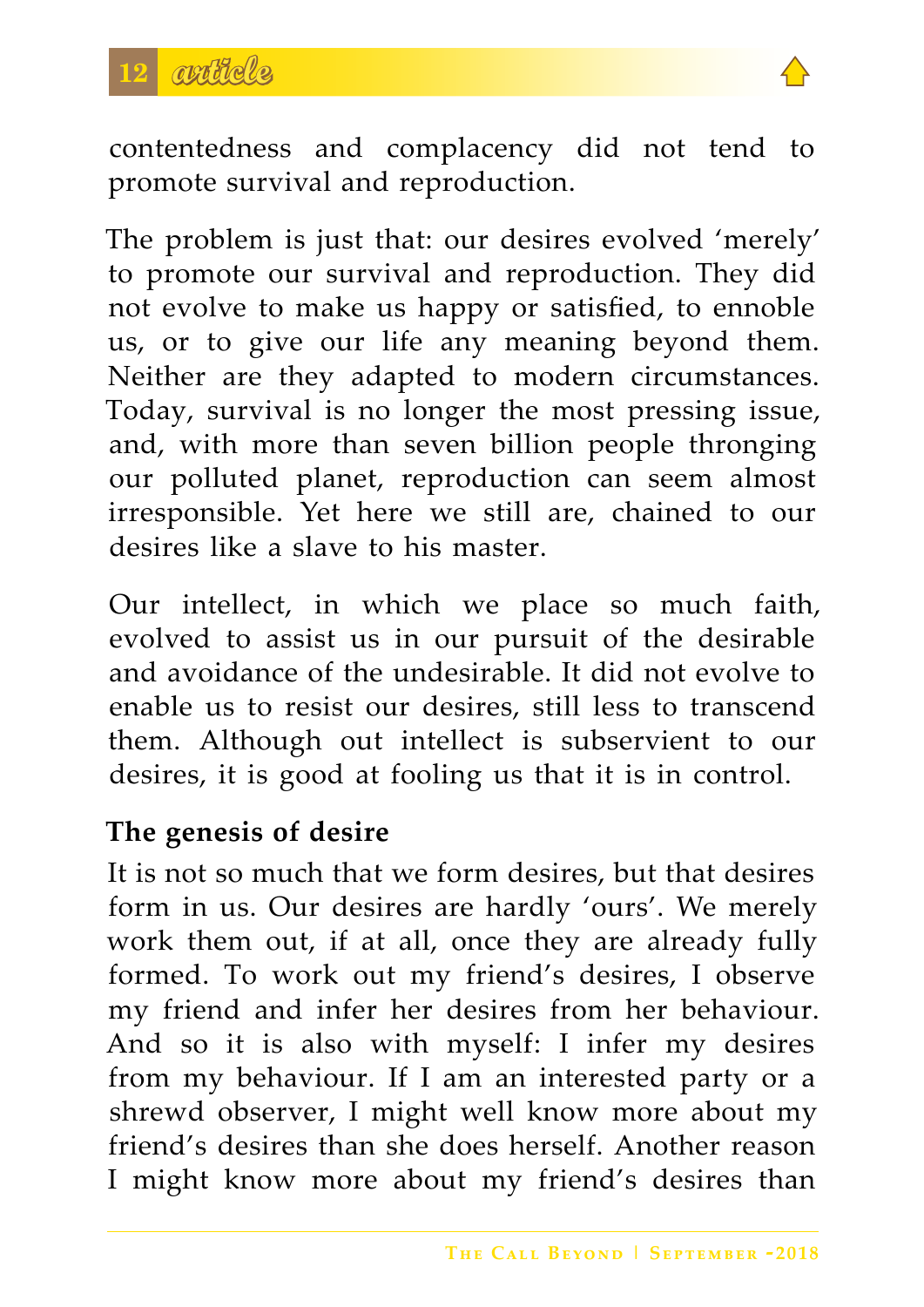

she does herself is that people tend to defend against their relatively unacceptable desires by repressing or denying them. If an unacceptable desire nonetheless succeeds in surfacing into their consciousness, still they may modify or disguise it, for example, by elaborate rationalizing that camouflages lust as love.

Only a few of our desires surface into our consciousness, and those that do, we adopt as our own. But before a desire surfaces into our conscious mind, it competes with a number of conflicting desires. The desire that eventually prevails is often the one that is at the limit of our understanding. We often don't know what we desire or fear. For years we can have a desire without admitting it to ourselves because the intellect does not allow it, since the good opinion we have of ourselves would inevitably suffer thereby. But if the wish is fulfilled, we get to know from our joy, not without a feeling of shame, that this is what we desired.

## **Types of desire**

Most of our desires are simply a means to satisfying another, more important, desire. For instance, if I feel thirsty and desire a drink in the middle of the night, I also desire to turn the light on, to get out of bed, to find my slippers, and so on. My desire for a drink is a terminal desire, because it relieves me of thirst, whereas all the other desires in the chain are instrumental desires because they are instrumental in fulfilling my terminal desire. In general, terminal desires are generated by our emotions, whereas instrumental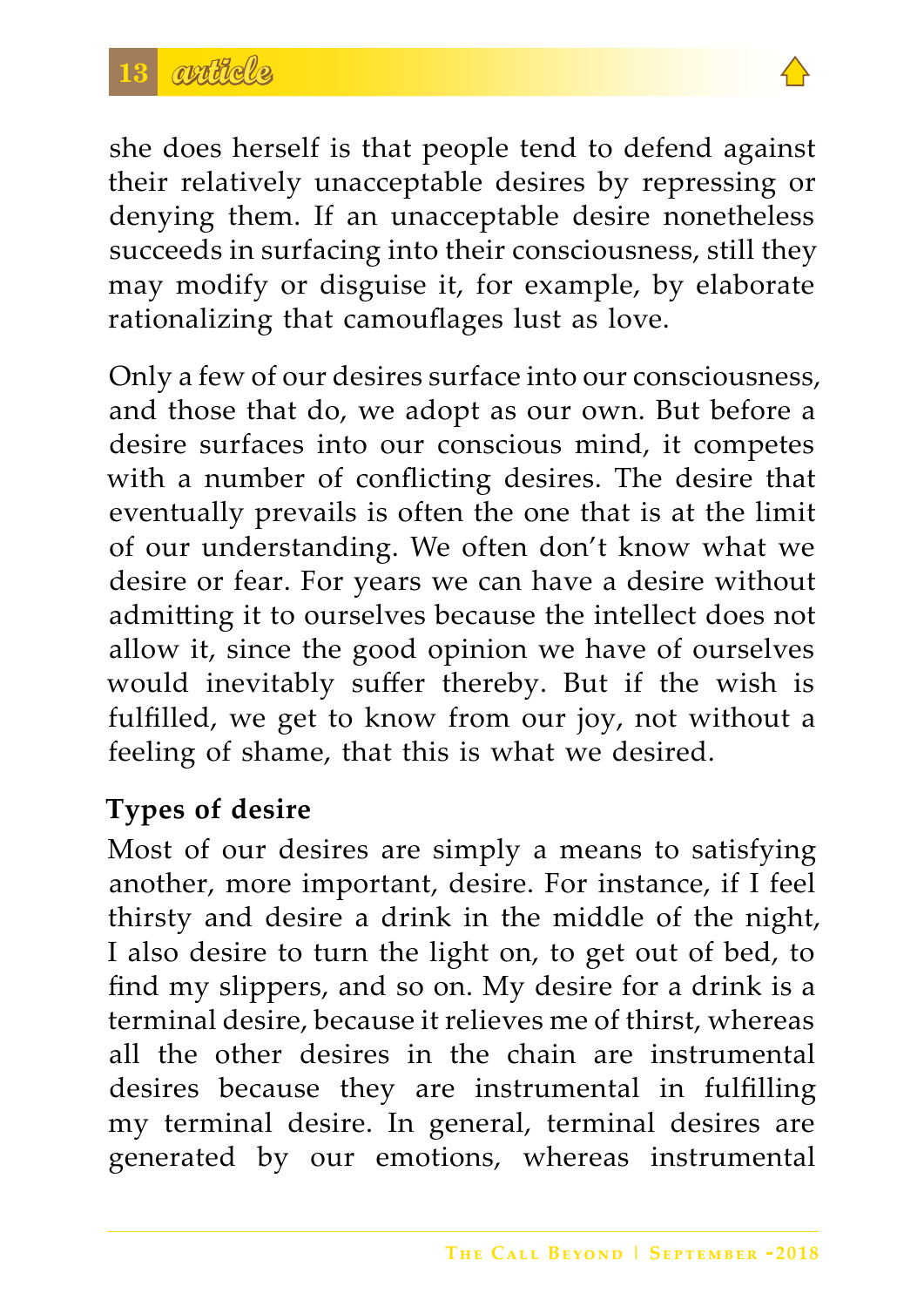

desires are generated by our intellect. In some cases, a desire can be both terminal and instrumental, as when we work for a living, and also enjoy the work that we do.

## **In closing**…

We need to master desire, because, paradoxically, it is only by mastering our desires that we can live life to its fullest. And it is only by mastering our desires that we might at last find some measure of peace. Mastering our desires means sublimating them to an intense, sincere, persistent, all-consuming aspiration for the Divine.

*(Vivek Rathore was a student in the course on Teaching Yoga conducted by the Ashram in 2017. This article was an assignment submitted by him as a part of the requirements for the course.)* 

Desires dictate our priorities, priorities shape our choices, and choices determine our actions. The desires we act on determine our changing, our achieving, and our becoming Dallin H. Oaks

*See also the related Editorial, 'What is Prana?' on page 4*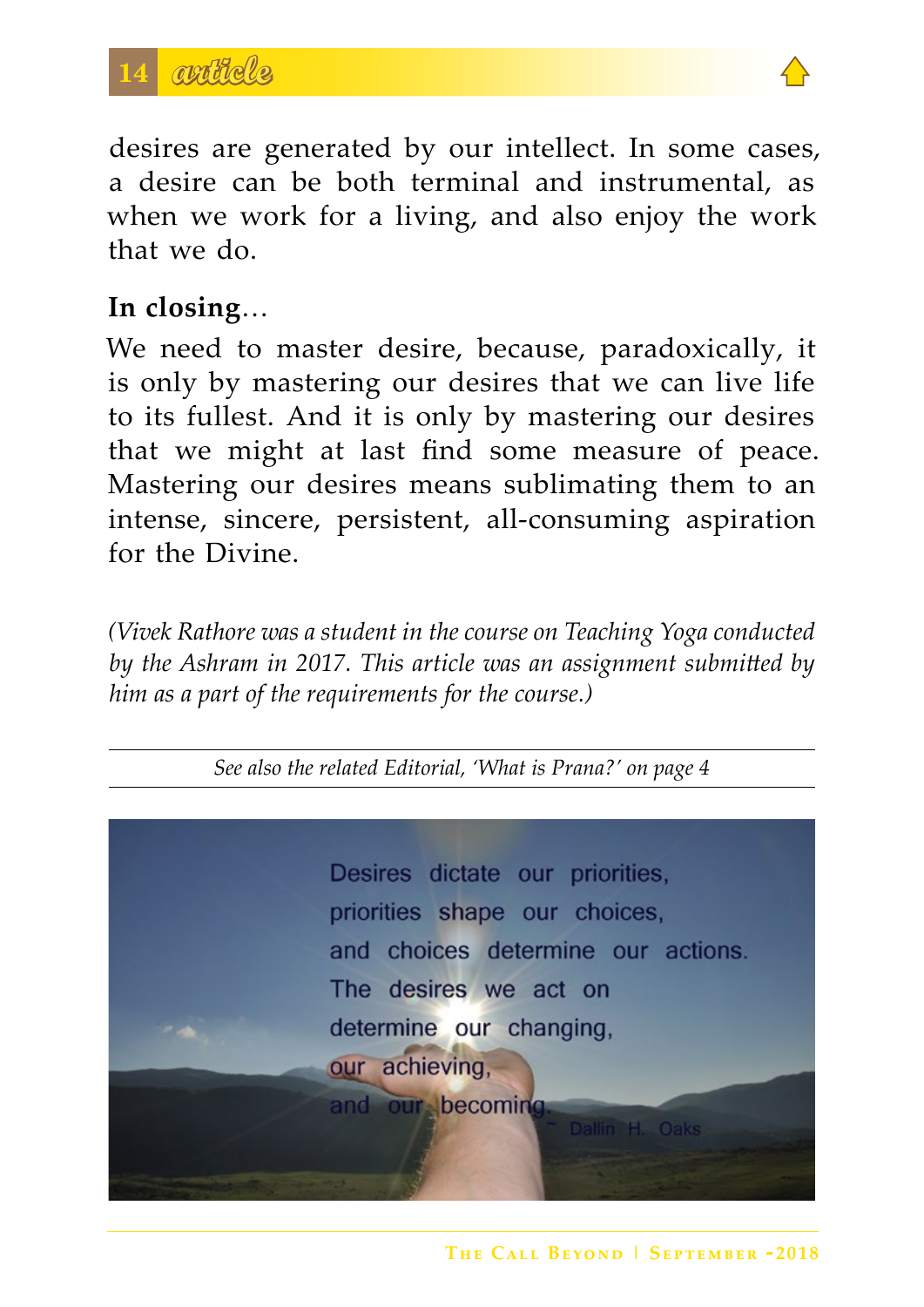## **One Needs Education**

<span id="page-14-0"></span>

If a child were not taught how to live, he could not live, he wouldn't know how to do anything, anything…. Even the most elementary things he would not do properly if he were not taught how to do them…. If anyone had to go through the whole experience

needed for the formation of an individuality, he would be long dead before having begun to live! This is the advantage of those – accumulated through centuries – who have had the experience and tell you, "Well, if you want to go quickly, to know in a few years what has been learnt through centuries, do this!" Read, learn, study and then, in the material field, you will be taught to do this in this way, that in that way, this again in this way (gestures). Once you know a little, you can find your own method, if you have the genius for it! But first one must stand on one's own feet and know how to walk. It is very difficult to learn it all alone. It's like that for everyone. One must form oneself. Therefore one needs education.

*The Mother*

*Reproduced from 'The Great Adventure: A Diary for All Times', 2009 edition, p. 8*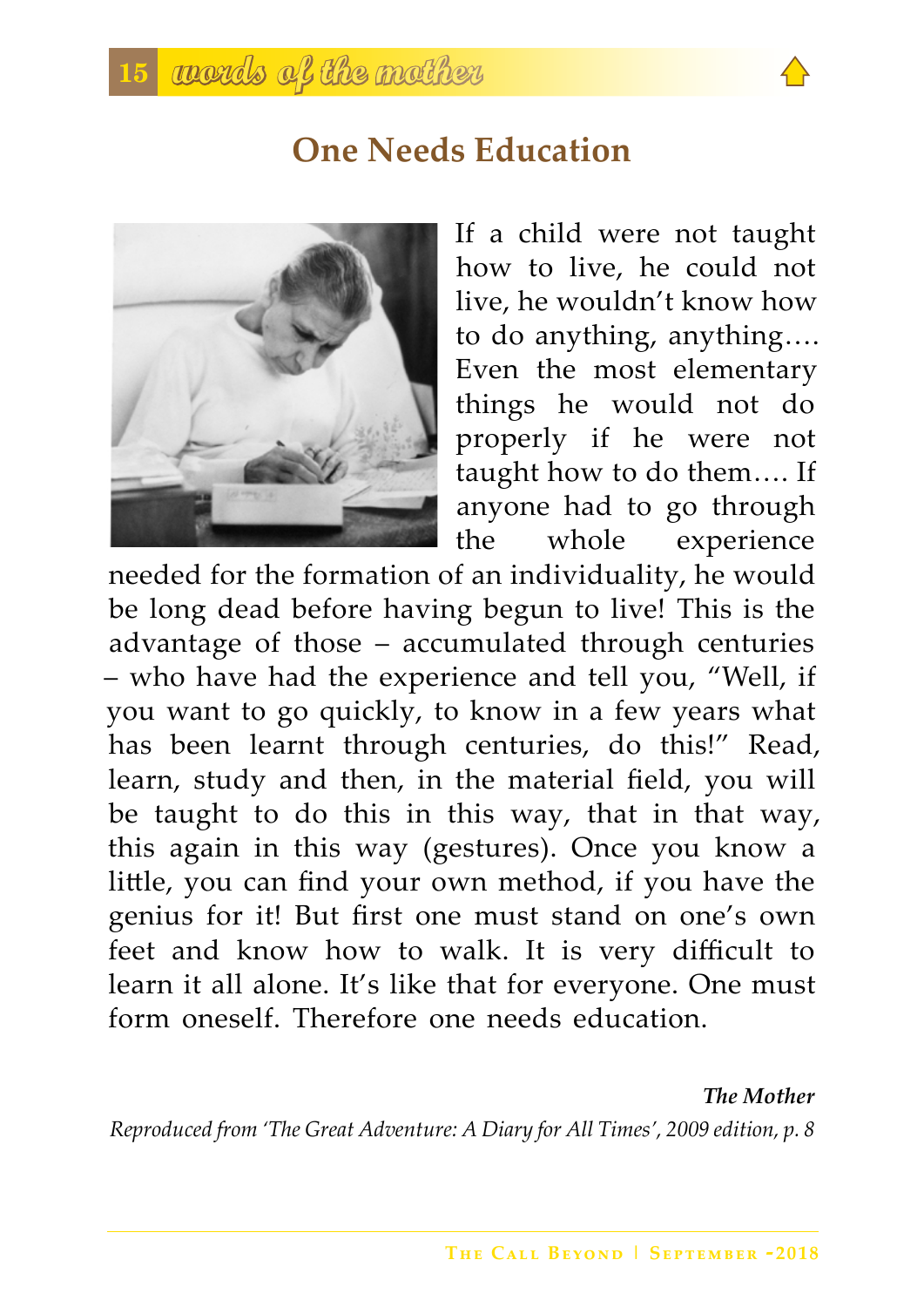

# <span id="page-15-0"></span>**The Synthesis of Yoga**

# *The Delight of the Divine*



The aim of integral Yoga is union with the being, consciousness and delight of the Divine, through every part of our human nature separately or simultaneously, but all in the long end harmonised and unified, so that the whole may be transformed into a divine nature of being. Nothing less than this can satisfy the integral seer, because what he sees must be that

which he strives to possess spiritually and, so far as may be, become. Not with the knower in him alone, nor with the will alone, but with all these equally and also with the whole mental and vital being in him he aspires to the Godhead and labours to convert their nature into its divine equivalents.

*By knowledge* we seek unity with the Divine in his being: *by works* we seek also unity with the Divine in his conscious being, *but by love* we seek unity in him in all the delight of his being. For that reason the way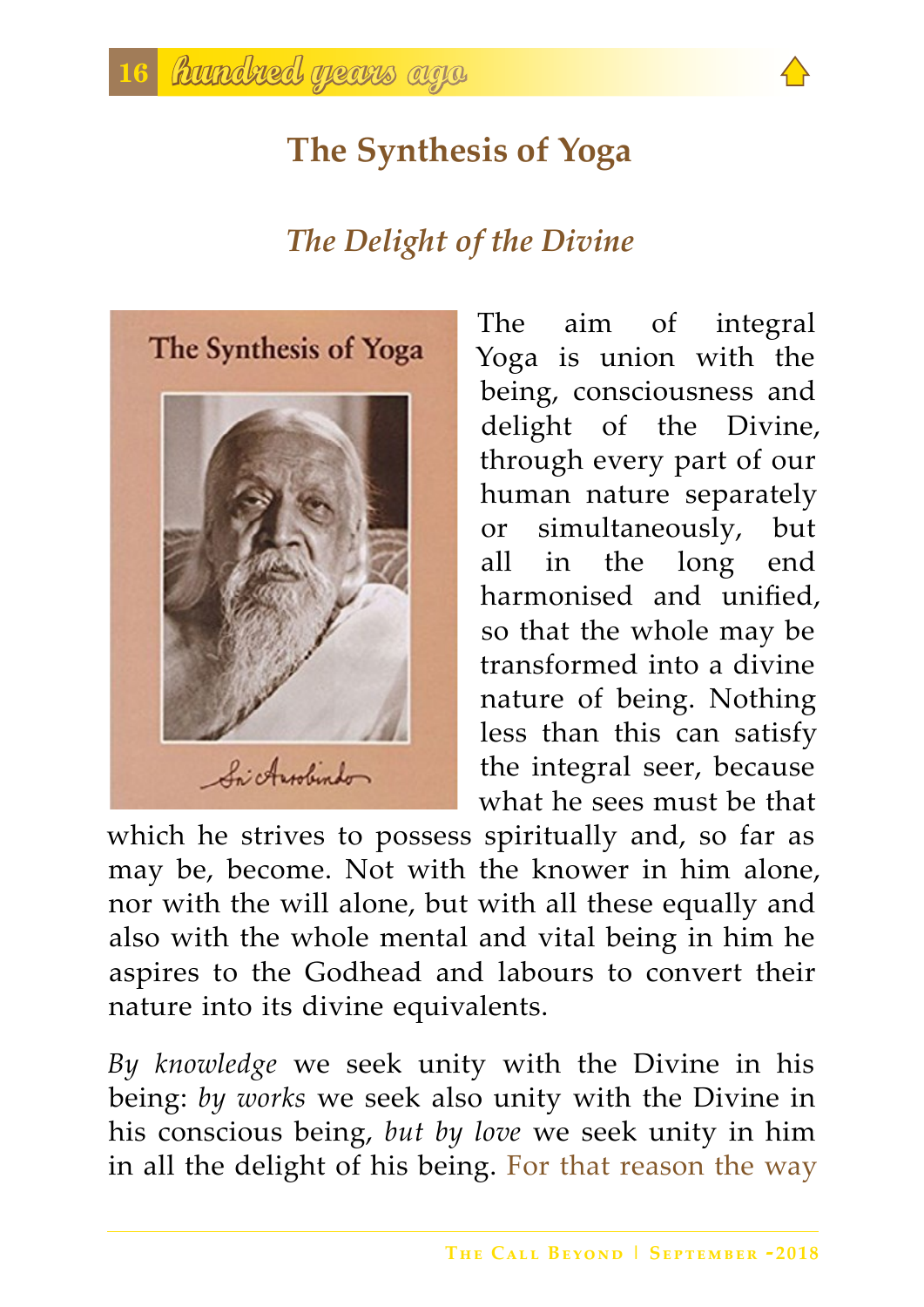

of love, however narrow it may seem in some of its first movements, is in the end more imperatively allembracing than any other motive of Yoga. …A perfect and complete delight in the Divine, perfect because pure and self-existent, complete because all-embracing as well as all-absorbing, is the meaning of the way of Bhakti for the seeker of the integral Yoga.

Once it is active in us, all other ways of Yoga convert themselves, as it were, to its law and find by it their own richest significance. This integral devotion of our being does not turn away from knowledge; the bhakta of this path is the God-lover who is also the God-knower, because by knowledge of his being comes the whole delight of his being; but it is in delight that knowledge fulfils itself, the knowledge of the transcendent in the delight of the Transcendent, the knowledge of the universal in the delight of the universal Godhead, the knowledge of the individual manifestation in the delight of God in the individual, the knowledge of the impersonal in the pure delight of his impersonal being, the knowledge of the personal in the full delight of his personality, the knowledge of his qualities and their play in the delight of the manifestation, the knowledge of the quality-less in the delight of his colourless existence and non-manifestation.

*So too this God-lover will be the divine worker*, not for the sake of works or for a self-regarding pleasure in action, but because in this way God expends the power of his being and in his powers and their signs we find him, because the divine Will in works is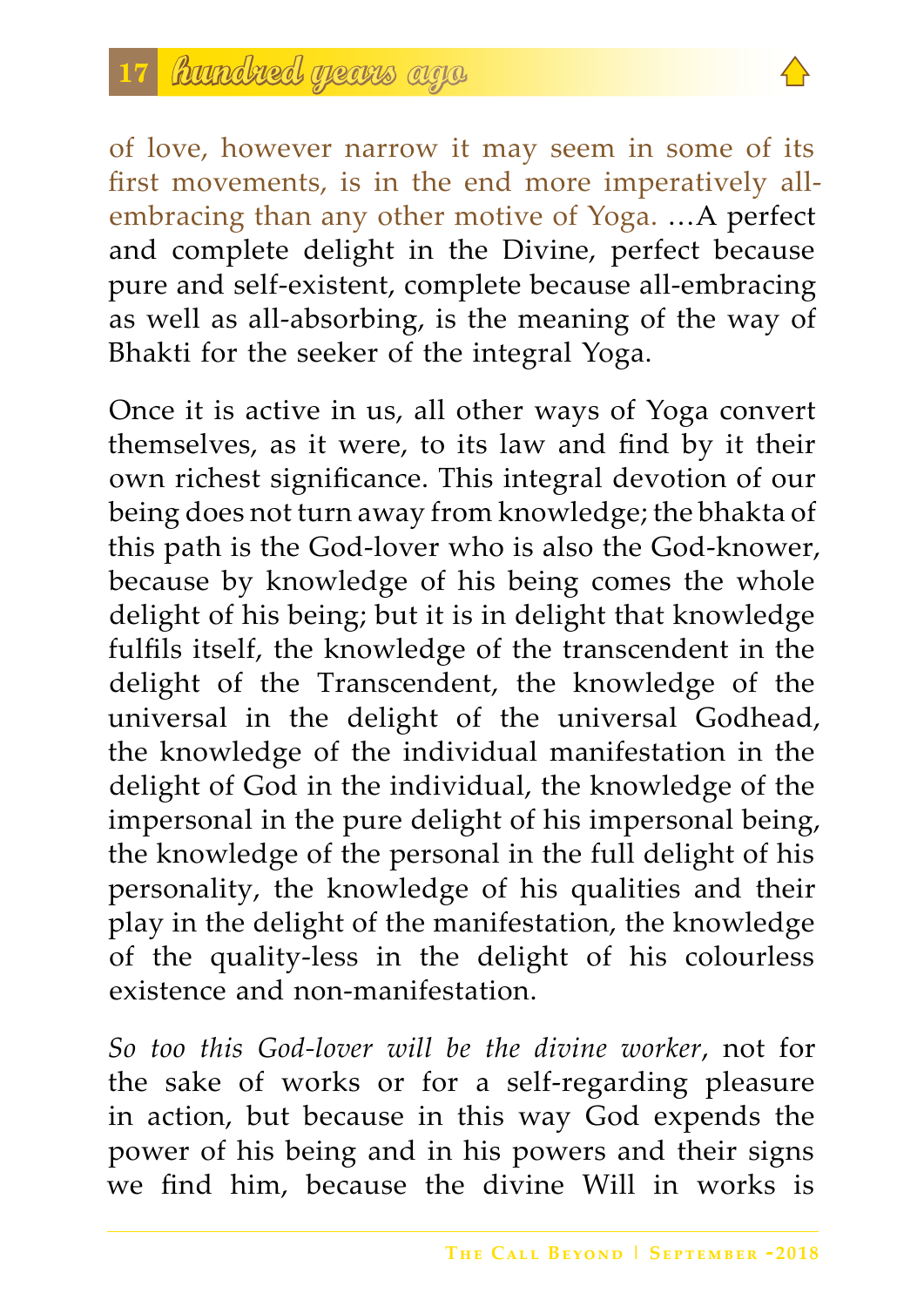

the outflowing of the Godhead in the delight of its power, of divine Being in the delight divine Force. *He will feel perfect joy in the works and acts of the Beloved*, and as that joy expands in him, soul, mind and life too expand naturally into their Godhead. At the same time, because he feels the Divine in all, perfect within every limiting experience, he will not have the sorrow of his imperfection.

The general power of Delight is love and the special mould which the joy of love takes is the vision of beauty. The God-lover is the universal lover and he embraces the All-blissful and All-beautiful. *When universal love has seized on his heart, it is the decisive sign that the Divine has taken possession of him; and when he has the vision of the All-beautiful everywhere and can feel at all times the bliss of his embrace, that is the decisive sign that he has taken possession of the Divine*. Union is the consummation of love, but it is this mutual possession that gives it at once the acme and the largest reach of its intensity. It is the foundation of oneness in ecstasy.

 *Sri Aurobindo (In the Arya, Vol. 5, No.2, 15 Sept 1918)*

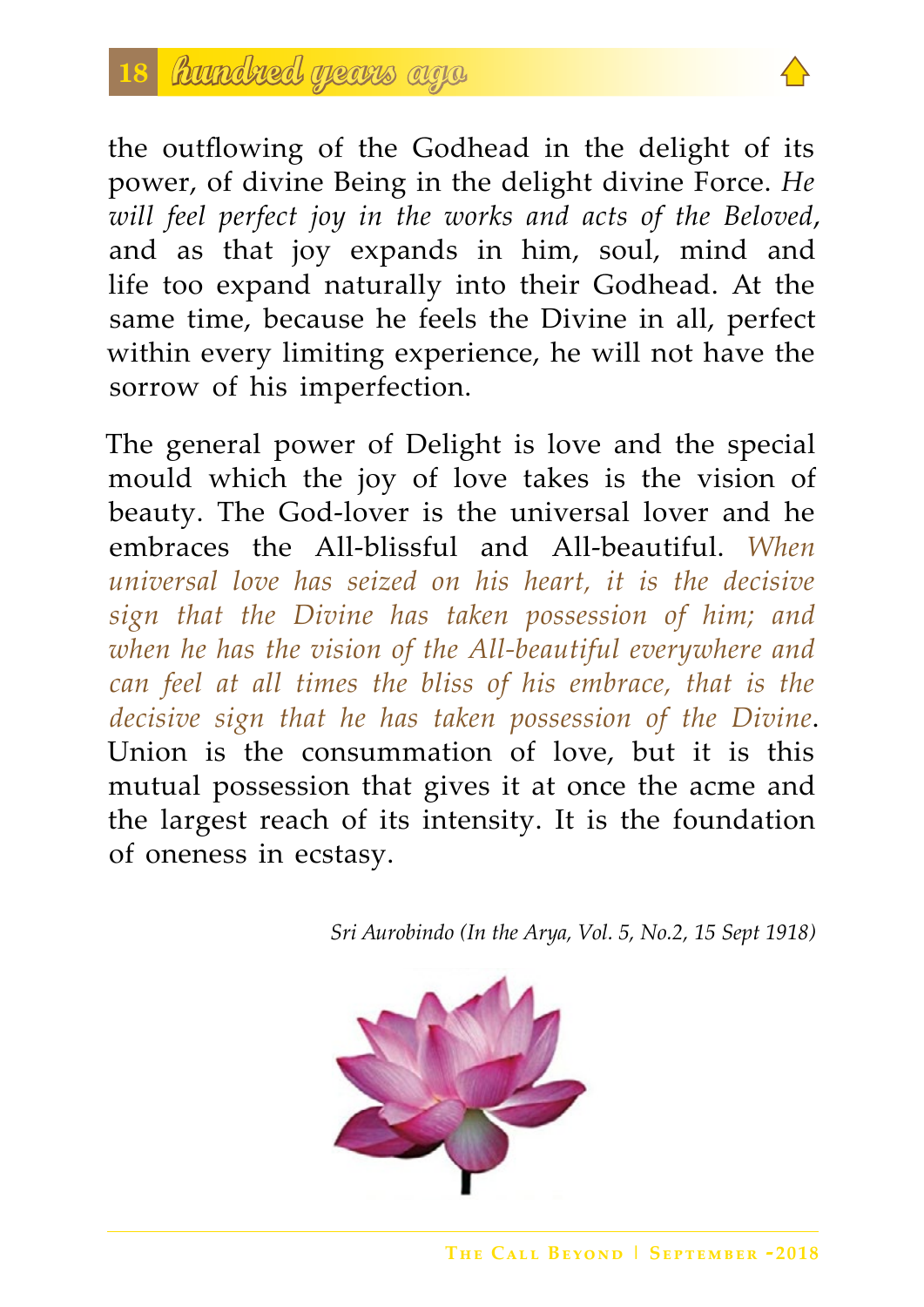# **Time For Everything**

<span id="page-18-0"></span>Take time to Work, it is the price of success. Take time to Think, it is the source of power. Take time to Play, it is the secret of perpetual youth. Take time to Read, it is the foundation of wisdom. Take time to be Friendly, it is the road to happiness. Take time to Dream, it is hitching your wagon to a star. Take time to Love, it is the privilege of the gods. Take time to Serve, it is too short a life to be selfish. Take time to Laugh, it is the music of the soul. *An Old English Prayer*

# **Dog Behind**

No playground, no gymnasium, no uniform, no equipment;

No visitors, no spectators, no anxiety, no excitement; No blueprints, no charts, no plans, no preparation; No boundaries, no borders, no lines, no demarcation.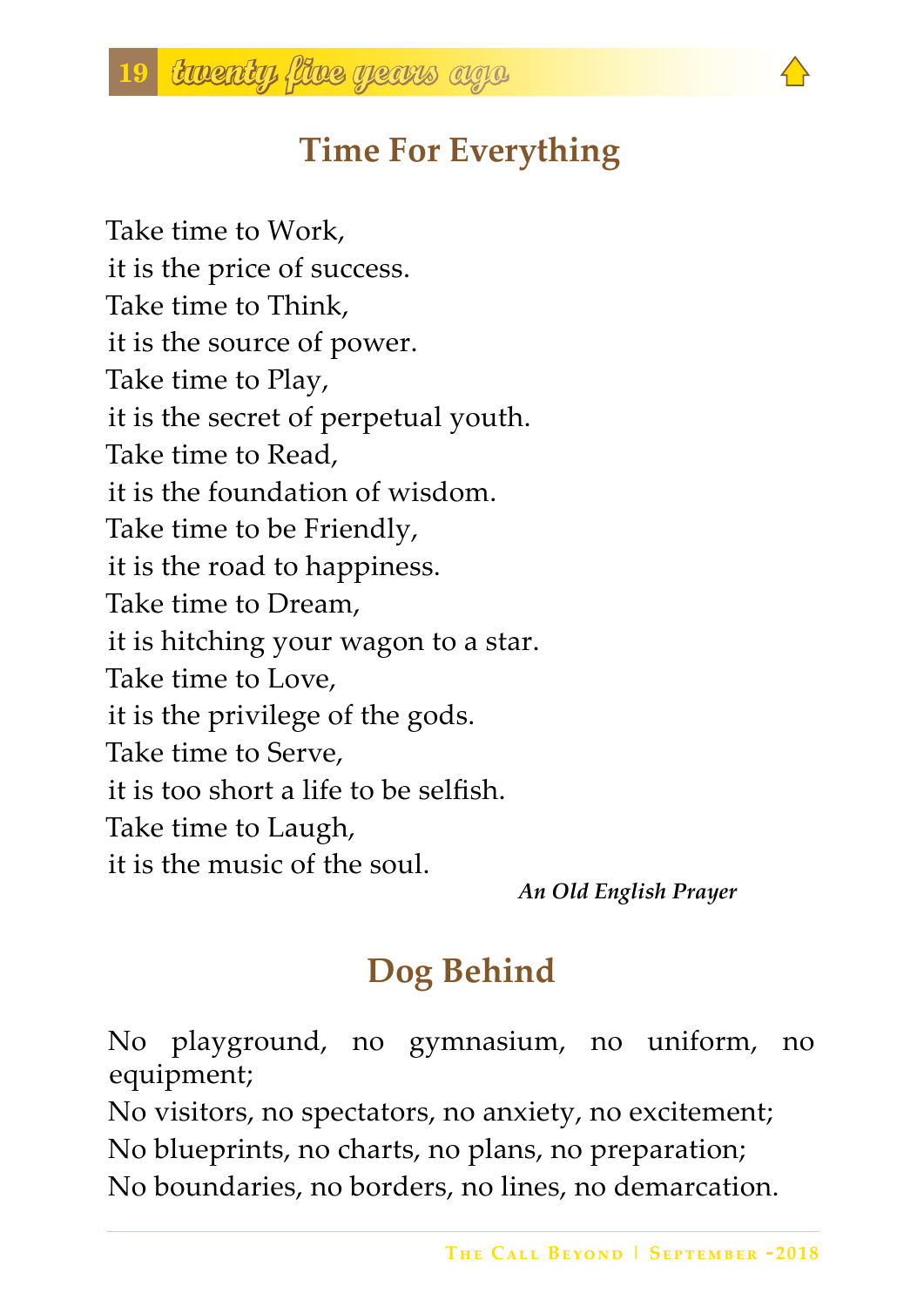No director, no dictator, no instructor, no instructions; No captain, no guide, no advice, no suggestions; No practice, no stamina, no pressure, no exertions; No charges, no fees, no results, no assertions.

No referee, no umpire, no rules, no regulations; No orders, no points, no scores, no tabulation; No fair, no foul, no doubt, no discipline; No obedience, no fears, no conflicts, no confusions.

No competitor, no competition, no rival, no rivalry; No efforts, no attempts, no courage, no chivalry; No flags, no trophies, no victory, no defeat; No fumbling, no grumbling, no remorse, no retreat.

No set-backs, no heart-breaks, no humbling, no humiliations;

No plumes, no buntings, no jostling, no jubilations; No jealousy, no envy, no grudge, no growling; No skirmishes, no shrieks, no decrying, no howling;

Shoes or no shoes – This is Walking, The exercise par excellence.

However, if you like you can have a stick in hand, a dog behind and calm within.

*Surendra Nath Jauhar*

*(Reproduced from 'The Call Beyond', Vol. 18, No. 2, 1993, p. 32)*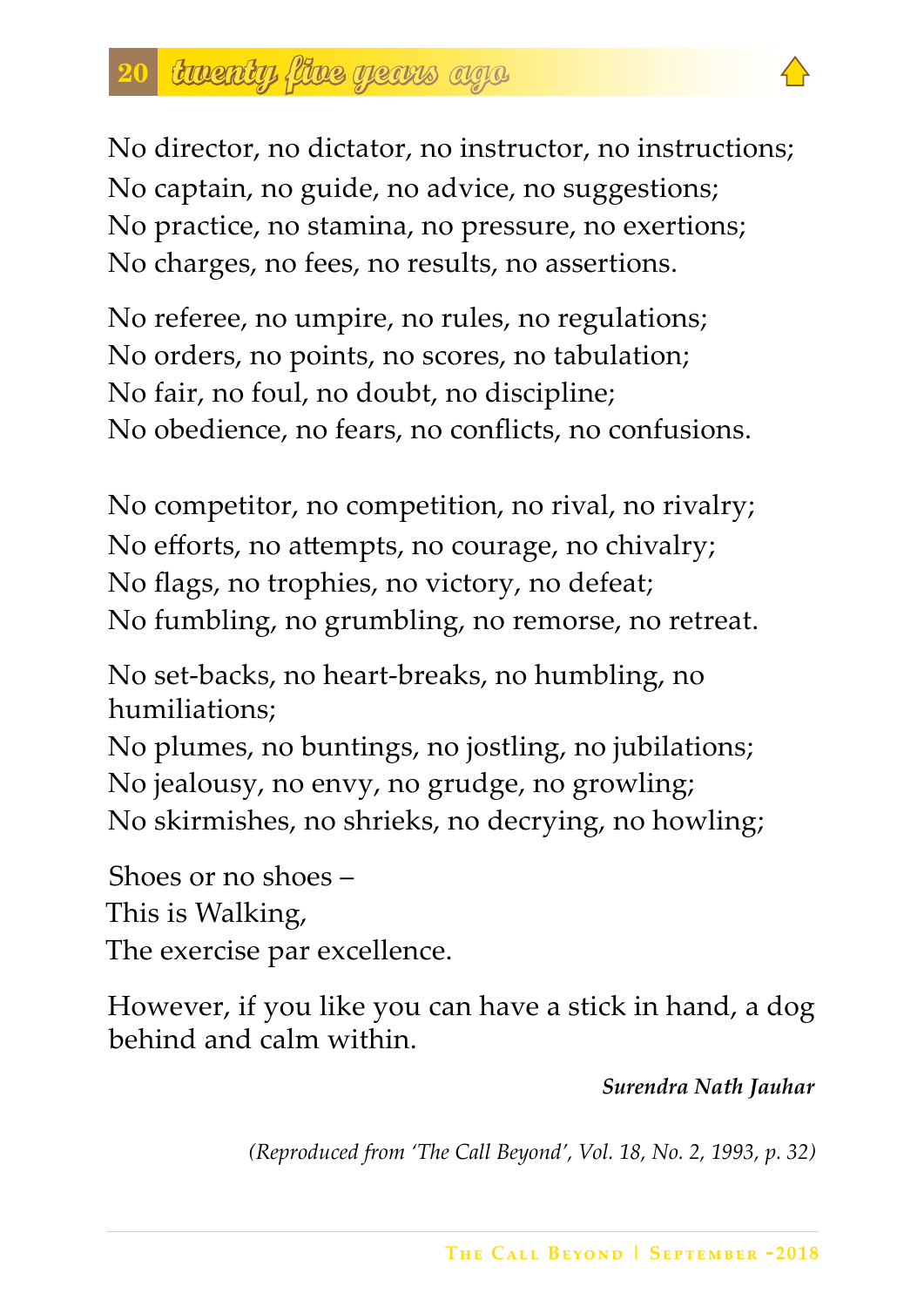<span id="page-20-0"></span>

# **My Dying Conscience**

Rashmi Trivedi (Author of *Woman everything will be fine!*)

Sometimes in the dark of the night I visit my conscience To see if it is still breathing, For it's dying a slow death every day.

When I pay for a meal in a fancy place An amount which is perhaps the monthly income Of the guard who holds the door open And quickly I shrug away that thought, It dies a little.

When I buy vegetables from the vendor And his son "chhotu" smilingly weighs the potatoes Chhotu, a small child, who should be studying at school I look the other way, It dies a little.

When I am decked up in a designer dress A dress that cost a bomb And I see a woman at the crossing In tatters, trying unsuccessfully to save her dignity And I immediately roll up my window, It dies a little.

When my sick maid sends her daughter to work Making her bunk school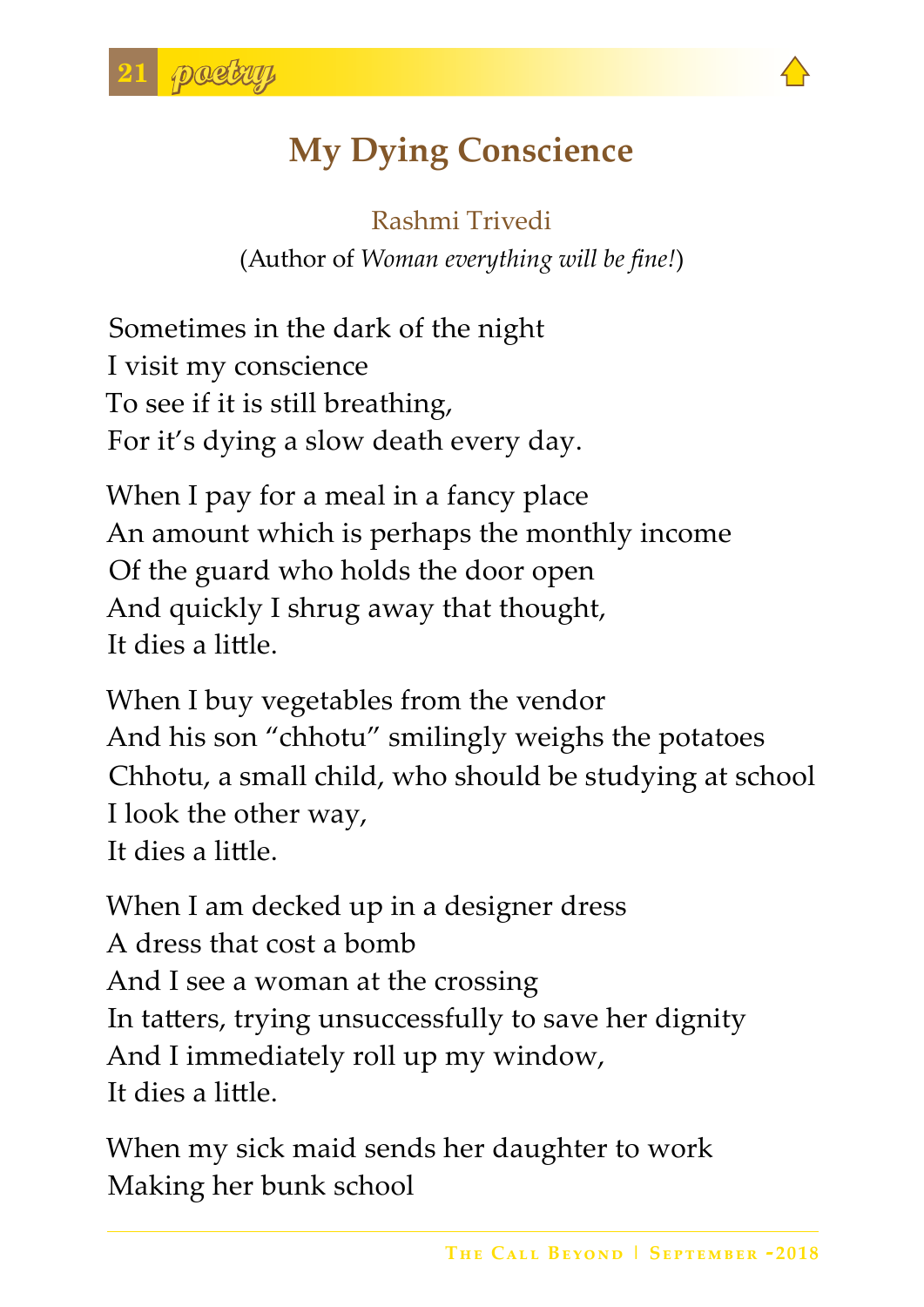



I know I should tell her to go back But I look at the loaded sink and dirty dishes And I tell myself that is just for a couple of days, It dies a little.

When I hear about a rape or a murder of a child, I feel sad, yet a little thankful that it's not my child I cannot look at myself in the mirror, It dies a little.

When people fight over caste creed and religion I feel hurt and helpless I tell myself that my country is going to the dogs I blame the corrupt politicians Absolving myself of all responsibilities, It dies a little.

When my city is choked Breathing is dangerous in the smog ridden city I take my car to work daily Not taking the metro, not trying car pool One car won't make a difference, I think, It dies a little.

So when in the dark of the night I visit my conscience And find it still breathing I am surprised For, with my own hands Daily, bit by bit, I bury it.

Source:<https://www.siasat.com/news/my-dying-conscience-1270400/>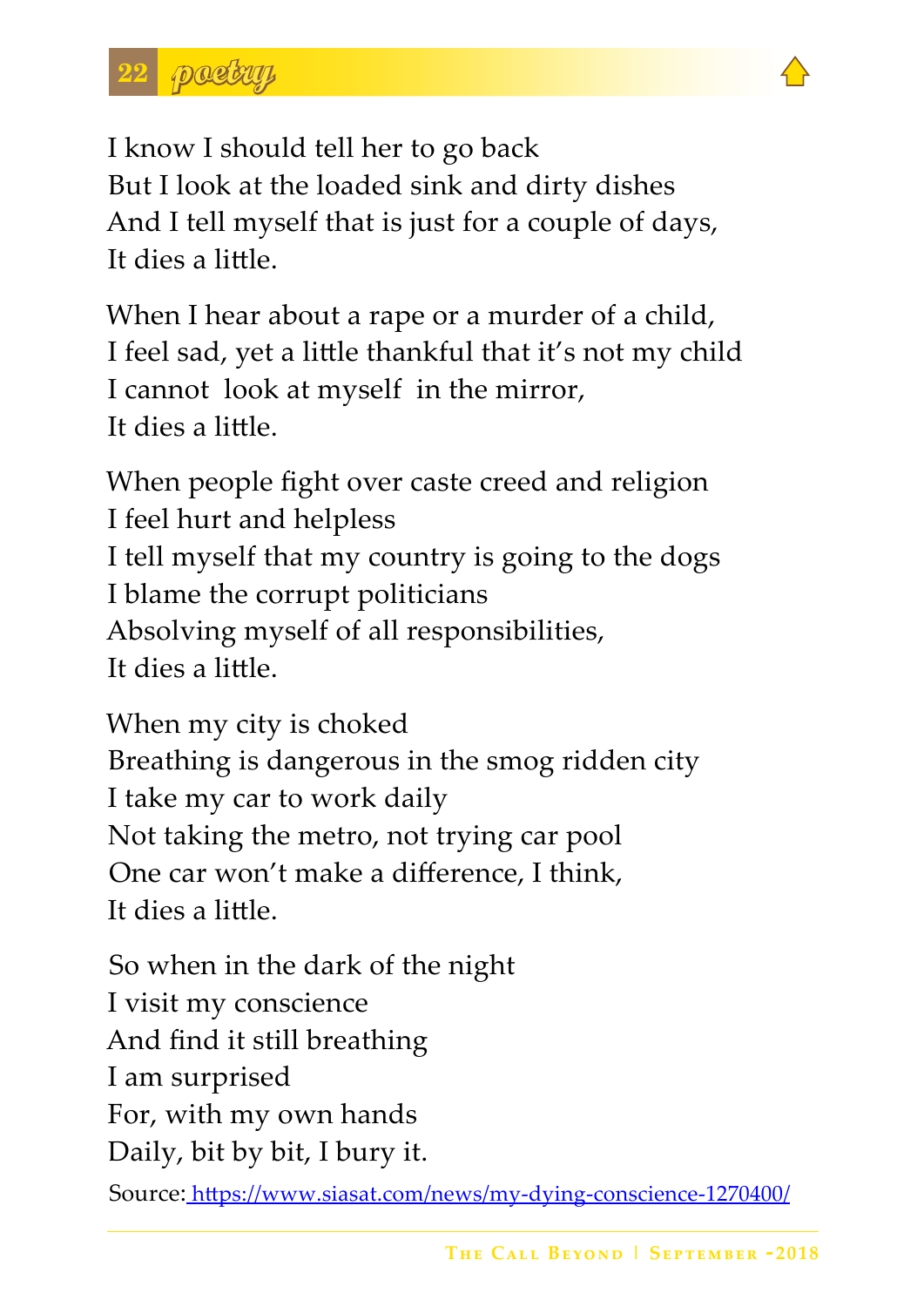

<span id="page-22-0"></span>

Meet Rekha Mishra, a sub-inspector with the Railway Protection Force at the Chhatrapati Shivaji Terminus, Mumbai. She joined the police force in 2014, and has by now rescued more than 953 children. These are children, mostly in the age group of 13 to 16, who run away from home either because they have been physically or sexually abused, or to meet their Facebook friends, or to meet their favourite film stars in Mumbai, or occasionally to become a film star! They get into a train, have a tendency to get down at the last stop, and then suddenly realize that they are alone and vulnerable amidst the crowd at the Railway Station. They look scared, and it is obvious that they are looking for help. Rekha Mishra has an eye for spotting such children. She talks affectionately to them, wins their trust, and then goes about trying to reunite them with their parents. She has to be cautious, because some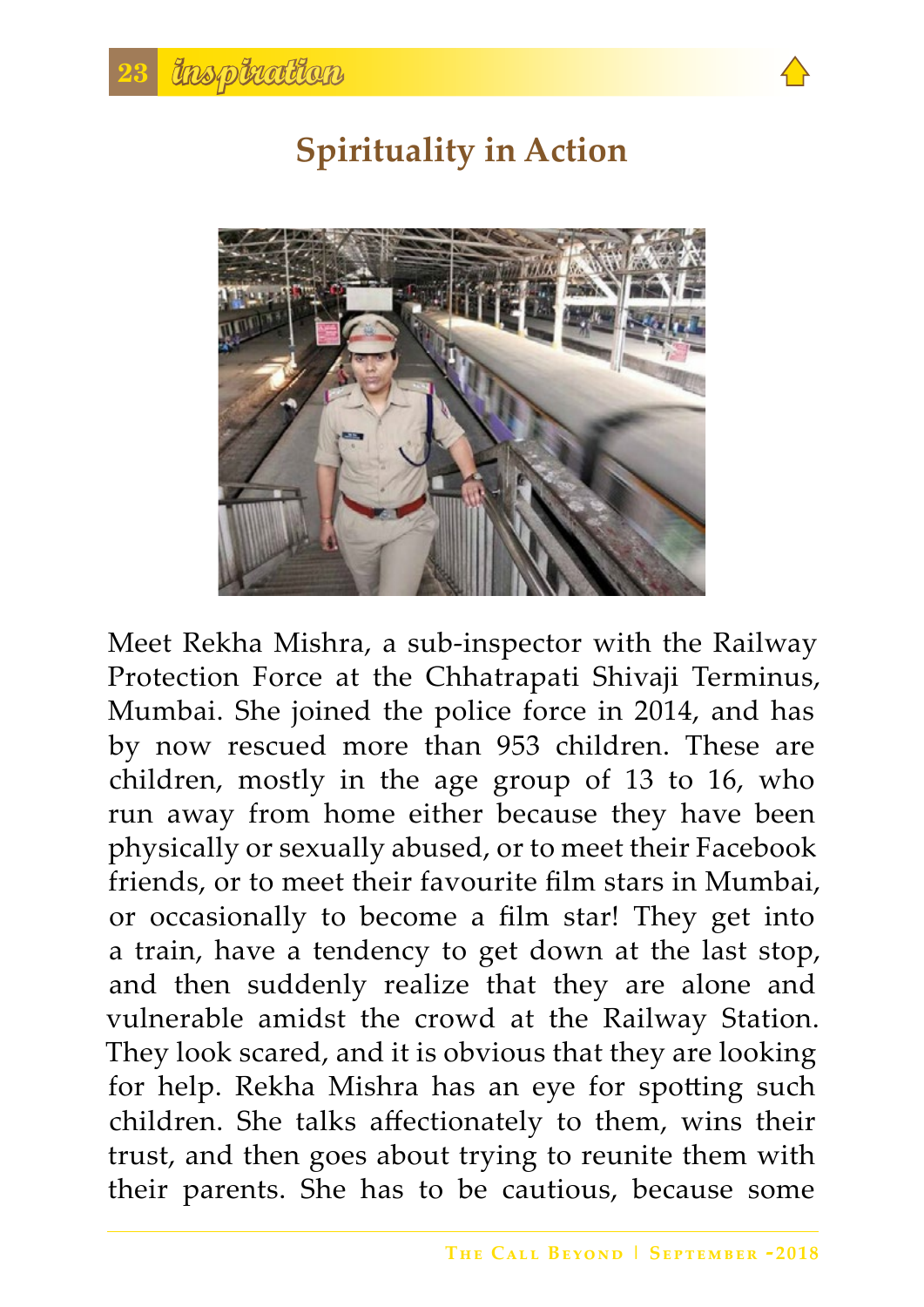

children do not want to go back home. In some cases, she has had to stay on duty for 48 hours continuously to sort out the case of a child, and has also spent money from her pocket to ensure return of the child with the parent by train. The daughter of an Army man and the granddaughter of a freedom fighter, she has been taught since childhood to be particularly helpful to the children and the elderly. Decorated with a prize by the President of India, her story has found a place in a textbook for class X students in Maharashtra. Dedication to duty is the first step in karma yoga. This is spirituality in action.

#### Sources:

[https://www.amarujala.com/india-news/mumbai-rpf-sub](https://www.amarujala.com/india-news/mumbai-rpf-sub-inspector-rekha-mishra-become-a-lesson-in-maharashtra-textbook)[inspector-rekha-mishra-become-a-lesson-in-maharashtra](https://www.amarujala.com/india-news/mumbai-rpf-sub-inspector-rekha-mishra-become-a-lesson-in-maharashtra-textbook)[textbook](https://www.amarujala.com/india-news/mumbai-rpf-sub-inspector-rekha-mishra-become-a-lesson-in-maharashtra-textbook)

[https://www.indiatimes.com/news/india/meet-rekha-mishra](https://www.indiatimes.com/news/india/meet-rekha-mishra-the-railway-cop-who-saved-434-runaway-children-in-one-year-275701.html)[the-railway-cop-who-saved-434-runaway-children-in-one](https://www.indiatimes.com/news/india/meet-rekha-mishra-the-railway-cop-who-saved-434-runaway-children-in-one-year-275701.html)[year-275701.html](https://www.indiatimes.com/news/india/meet-rekha-mishra-the-railway-cop-who-saved-434-runaway-children-in-one-year-275701.html)

Rekha Mishra's picture: *The Hindu*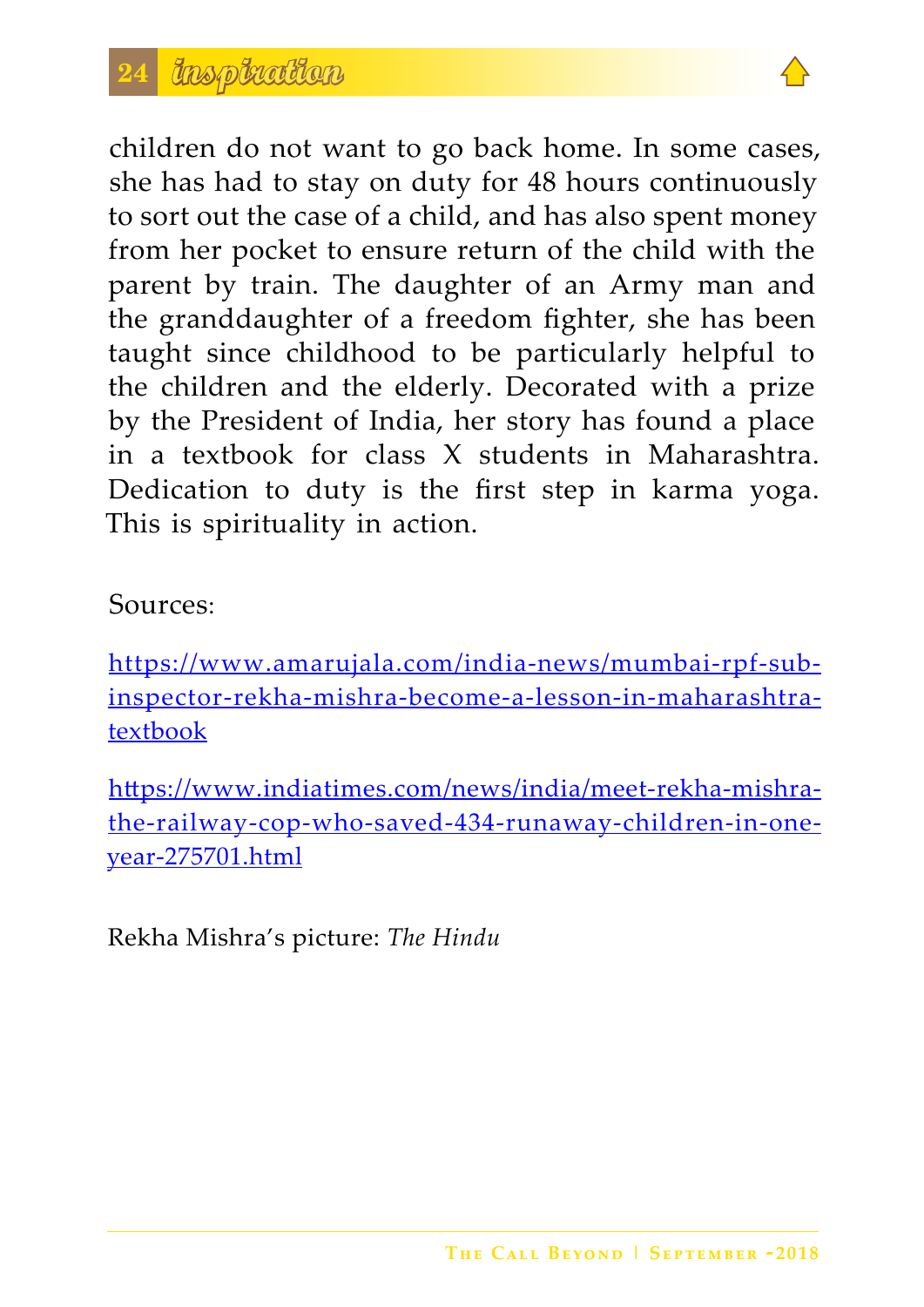<span id="page-24-0"></span>



*In this column, we try to answer three types of questions from the readers: those related to spiritual quest ('aspiring high'); those related to psychological issues ('feeling low'); and those related to physical health ('frailties of the flesh'). It is needless to say that the identity of the person sending the question is kept confidential if the question is about a sensitive issue. The questions may be sent to* [callbeyond@](callbeyond@aurobindoonline.in) [aurobindoonline.in](callbeyond@aurobindoonline.in)*.*

# **Am I Really Stupid?**

A says, "My relatives compare me with my cousins and friends, and call me a failure, call me stupid."

B says, "My children tell me that those who follow your values do not succeed in life".

C says, "My parents, husband and in-laws often do not agree with me when I make a choice based on the voice of my psychic being. If I still act on the voice of the psychic being, generally I turn out to be wrong."

There is a lot in common with the dilemmas faced by A, B and C. These are dilemmas faced not just by these three persons, but by all sincere seekers on the spiritual path. What is common to all the three statements above is the negative judgment passed by near and dear ones. All these relatives are well-meaning, and they want to see A, B and C more successful, more happy, and less at risk of dangers and difficulties. But these judgments are based on the calculations of the mental part of the being, not the Light of the psychic being. That is the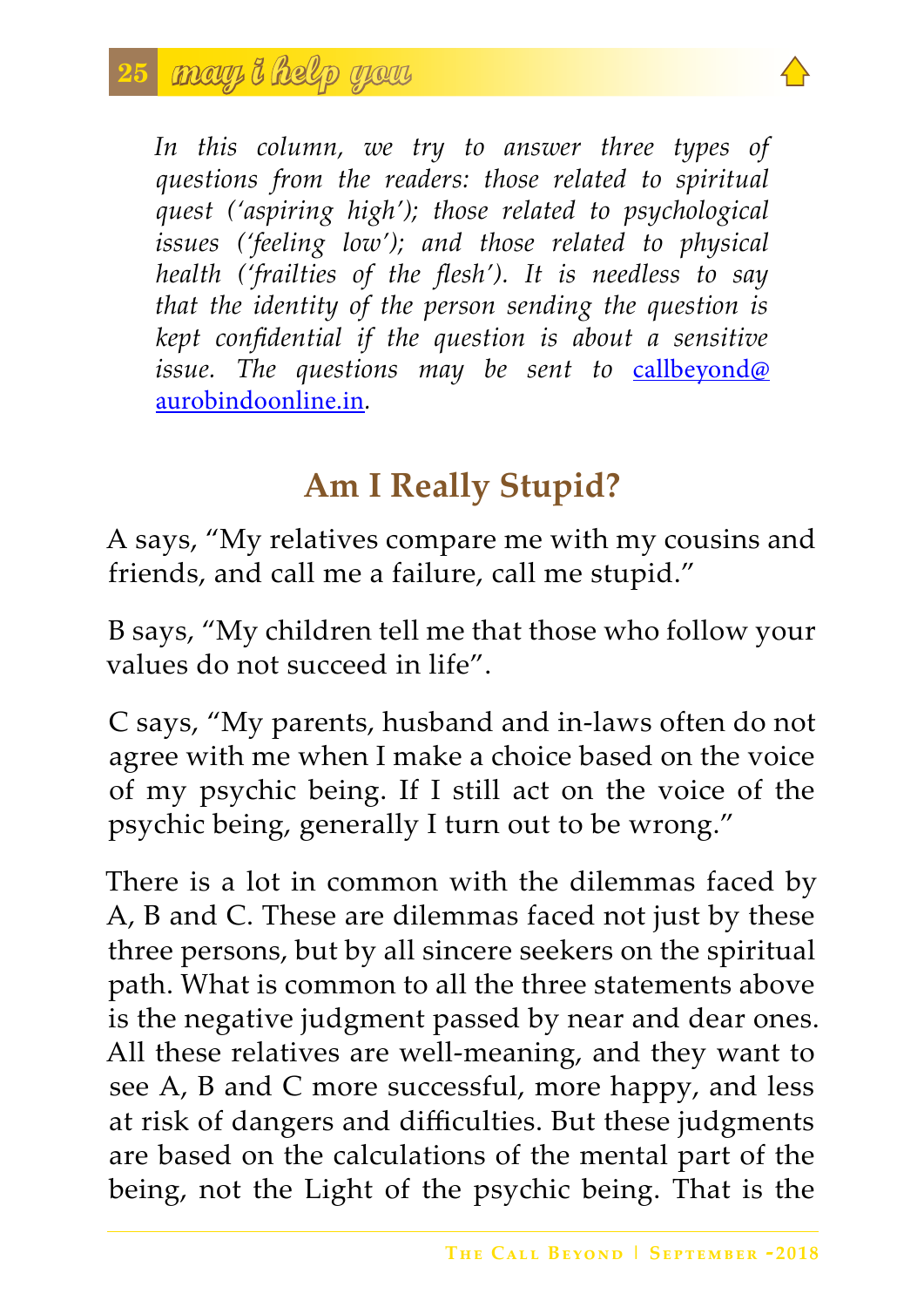

average person's way of judging success and failure, good and bad. And, the majority is near the average, and there is a tendency to consider the majority to be right. When A's relatives consider A to be a failure, they are looking at the wealth, position and prestige enjoyed by his contemporaries with comparable education and abilities. When B's children tell her that those who have the values that she is trying to inculcate in them "do not succeed", they are again measuring success in terms of wealth, position and prestige. When C thinks that her choice eventually turns out "to be wrong", she is again thinking of what she loses by making that choice in terms of wealth, position or prestige.

However, there is a plane of consciousness higher than the mental. This is the plane of the psychic being. The judgment from this plane is not based on calculation or measurement of concrete and visible entities such as wealth, position and prestige. The choices given by the psychic being are driven by love. Love is expressed by giving, and therefore the choices given by the psychic being lead to loss of money or time, or may carry the risk of injury or even death (for example, when a fireman chooses to enter a burning building to save those trapped inside). These losses are concrete, visible and measurable. Therefore, the choice that leads to these losses may be wrong in terms of the "considered opinion" of the well-wishers of A, B and C. What this judgment misses is that the person who made the "wrong" choice has not only grown spiritually and thereby fulfilled the purpose of life, but has also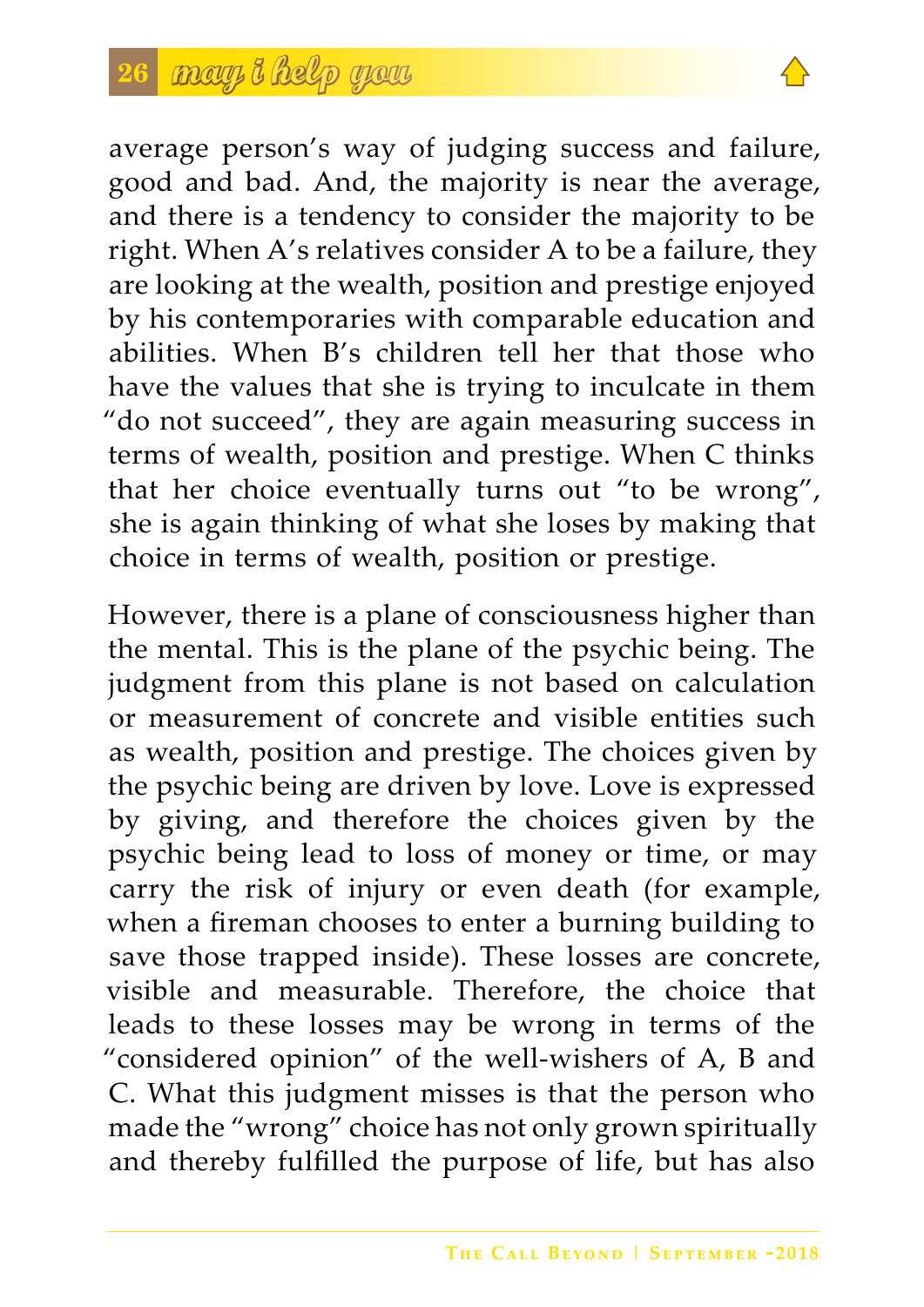



achieved immense joy, lasting mental peace and fulfillment. Spiritual growth, joy, peace and fulfillment cannot be measured in kilometers or kilograms. These gains may be intangible, but to the person who made the choice, they are as real, and more dear, than gain in wealth, position or prestige are to the average person.

Everybody wants to be happy, including the person on the spiritual path. But what makes one set of people happy is different from what makes another set happy. Their yardsticks of gain and loss are different; and that is why they do not understand each other's happiness. Since the majority has a material yardstick that looks at what is measurable, there is a tendency to consider that yardstick to be the measure of success and failure. The minority with a different yardstick that looks at what is beyond measurement is considered a failure and stupid by the majority. And, since the majority is considered right, even the person on the spiritual path sometimes starts having doubts about the validity of her own choices, and may conclude, like C, that "generally I turn out to be wrong." However, the timetested verdict of spiritual wisdom as well as that of seasoned spiritual seekers is that the joys that come from being driven by love are much sweeter and last longer than the pleasures of worldly success.

*This issue was discussed at much greater length in the December 2016 issue of 'The Call Beyond'. Readers interested in getting that issue may send an e-mail to* [callbeyond@aurobindoonline.in](http://callbeyond@aurobindoonline.in)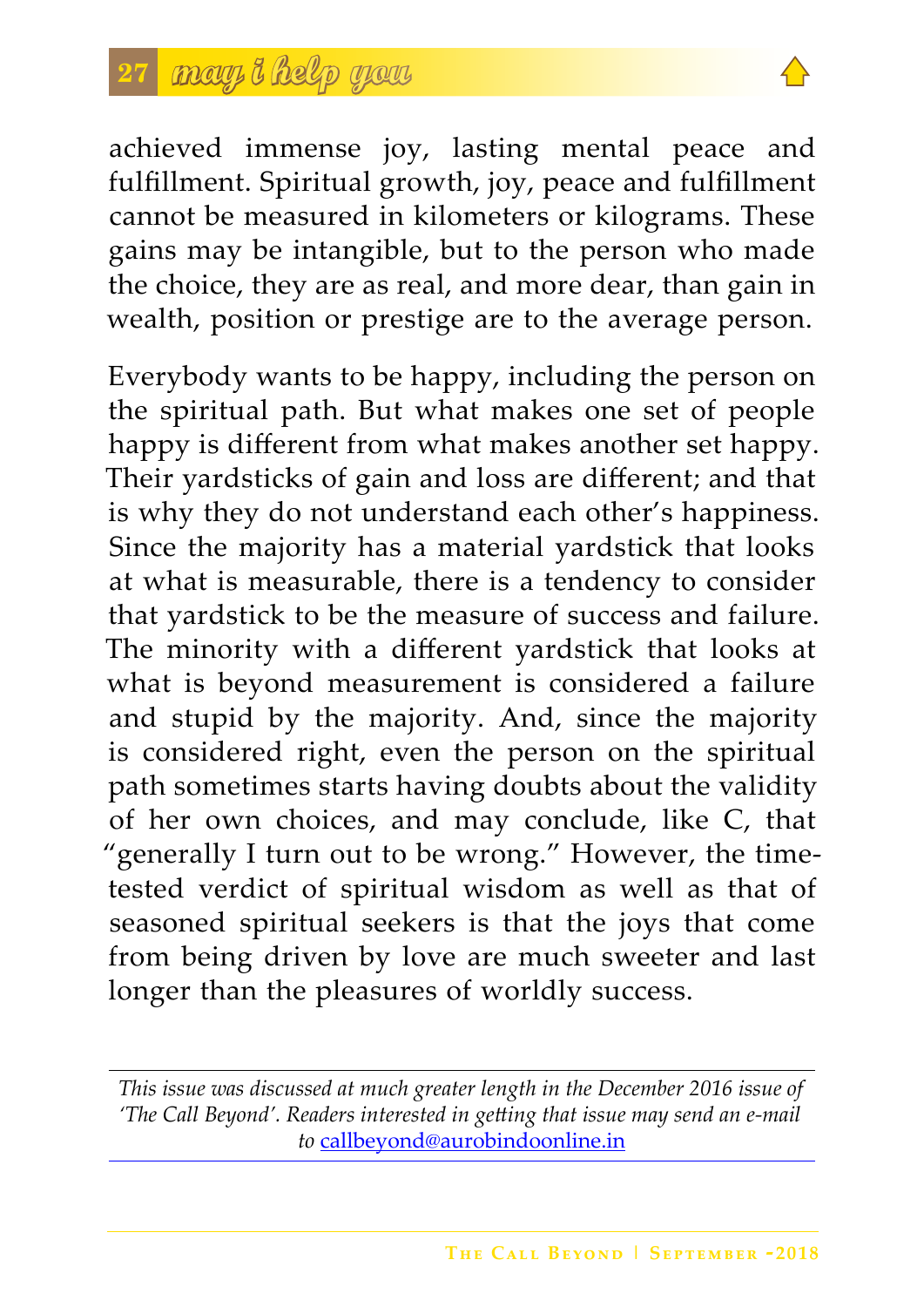<span id="page-27-0"></span>

## **Feedback on a camp on 'Savitri', conducted from 1-8 August 2018**



I really enjoy your classes, they are very interesting. You live like you teach and this is the best example we can follow.

Daniela Mayobre

Clear and deep exposition of Savitri, yet like a summary. It awoke in me interest in the depth of this book. A lot of pieces of this book take me to compare sometimes the life nowadays. With your humble and self-giving in each class, I felt grateful for this.

Rosana Edith Santillan

The classes were very useful, interesting, positive and for our knowledge of the study of yoga. Infinitely grateful to have the blessing of having you as teacher in Auroville.

Claudia Beatriz Rodriguez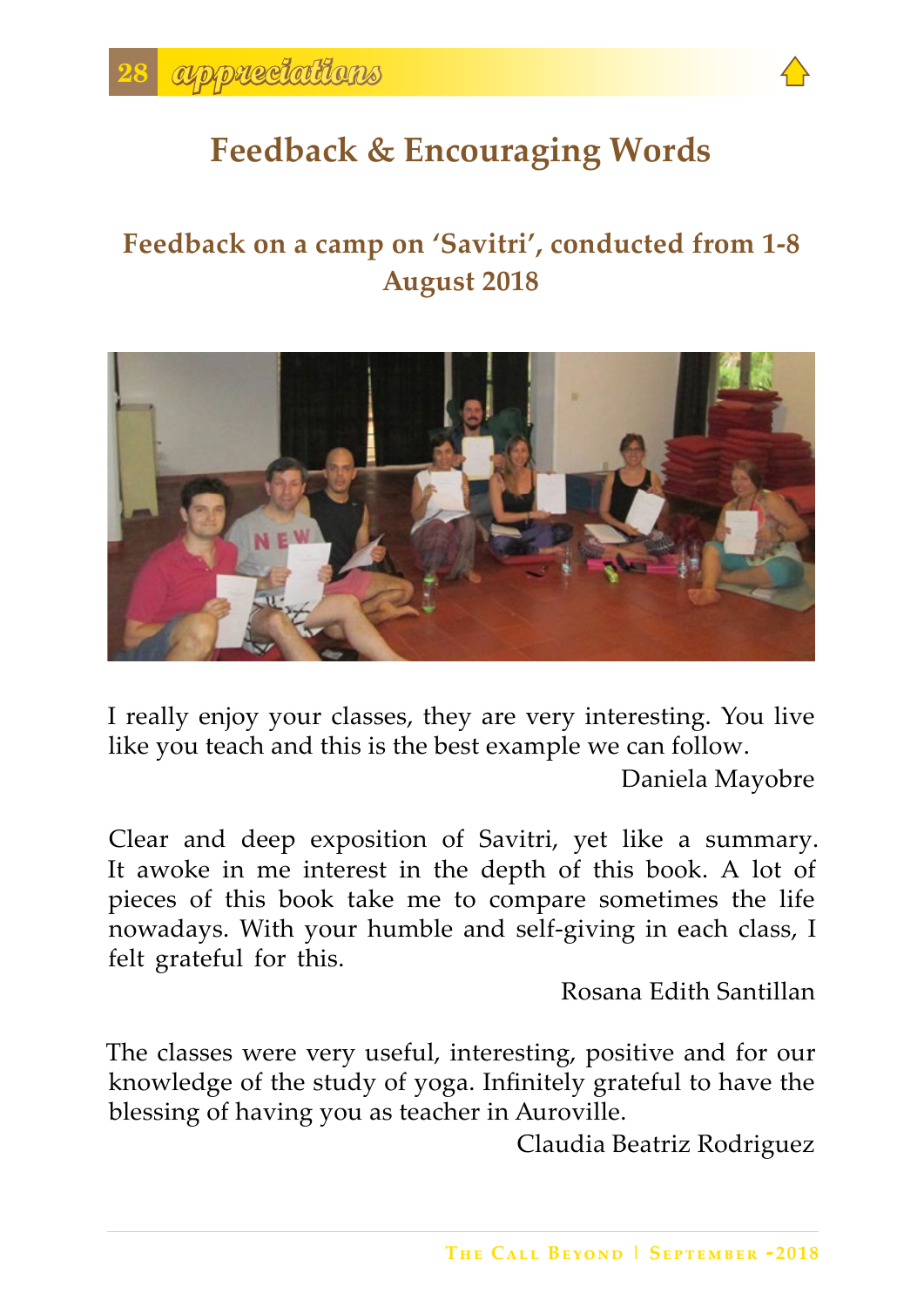After these days of intense study, I understood a step forward in yoga. Savitri reading indicated the way and thanks to the visit to the Matri Mandir, I could glimpse a bit of what you want to transmit, Sri Aurobindo.

Luciana Lanchares

I was really moved by the wisdom in the huge masterpiece of Savitri. I think I couldn't have understood all the true meaning of this poem without your passion and deep knowledge of it. Your kindness and your humanity were the key in order to achieve this.

Gonzelo Minos

This study camp on Sri Aurobindo's Savitri was an invaluable treasure for us. The clarity about the spiritual thought of Sri Aurobindo and the beauty of his poem was one unique thing in your humble teachings. This is just the beginning. The lectures on Savitri open a new door to the knowledge, like the ascending fire before dawn.

Thanks for everything, a hug in yoga!

Matias Lisandro Rincon

## **Feedback from a Visitor**

Didi,

It is gratitude that I am filled with for being a part of your family, this Ashram. And I find it more beautiful, greener, cleaner, better every time I come here. Thank you ever so much. With love and best wishes,

> Tulsi (Bhandari) (in a card to Tara Didi dated 15 August 2018)

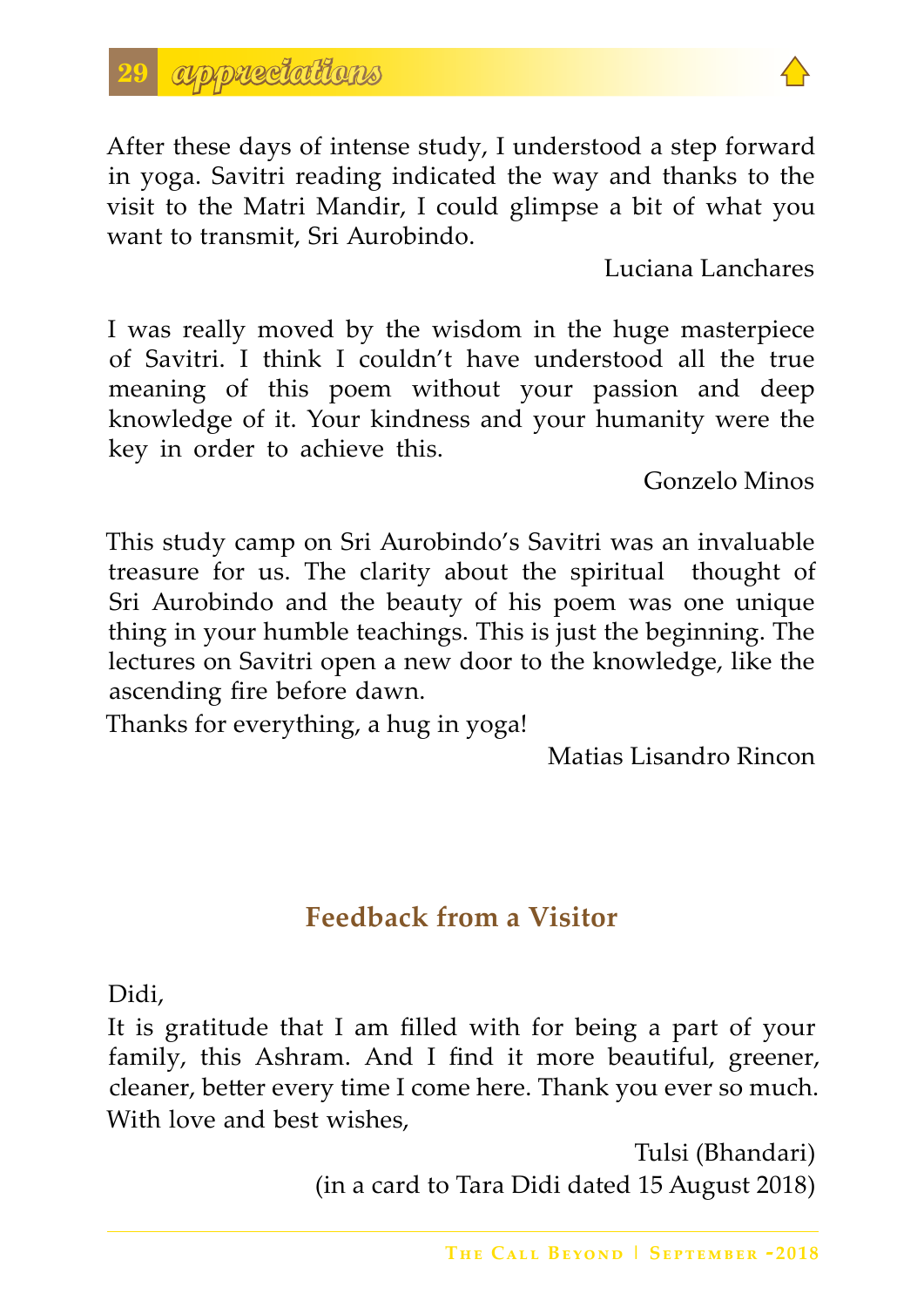

## **Feedback on the Story: The Puzzle Kavita Could Not Solve**



This is such a beautiful illustration for the kids. So interesting and easy to read out to little ones. I will certainly read it out to Miraya, my daughter. Please keep coming up with such stories help us enlighten our kids in a great way.

Megha Nagpal (in an e-mail dated 24 August <sup>2018</sup>

*Editor's note: 'The Puzzle Kavita Could Not Solve' is a children's story on the stunting of growth due to intestinal worms. Readers interested in getting the story may send a mail to* [callbeyond@aurobindoonline.in](http://callbeyond@aurobindoonline.in)

## **Feedback from a Volunteer**

My Dear Tara Didi,

Reading Chacha ji's biography is a pilgrimage for me  $-$  a pilgrimage I undertake again and again and again… It is an uplifting, joyous and exhilarating experience.

> Ira Pandit (in a card to Tara Didi dated 18 August 2018)